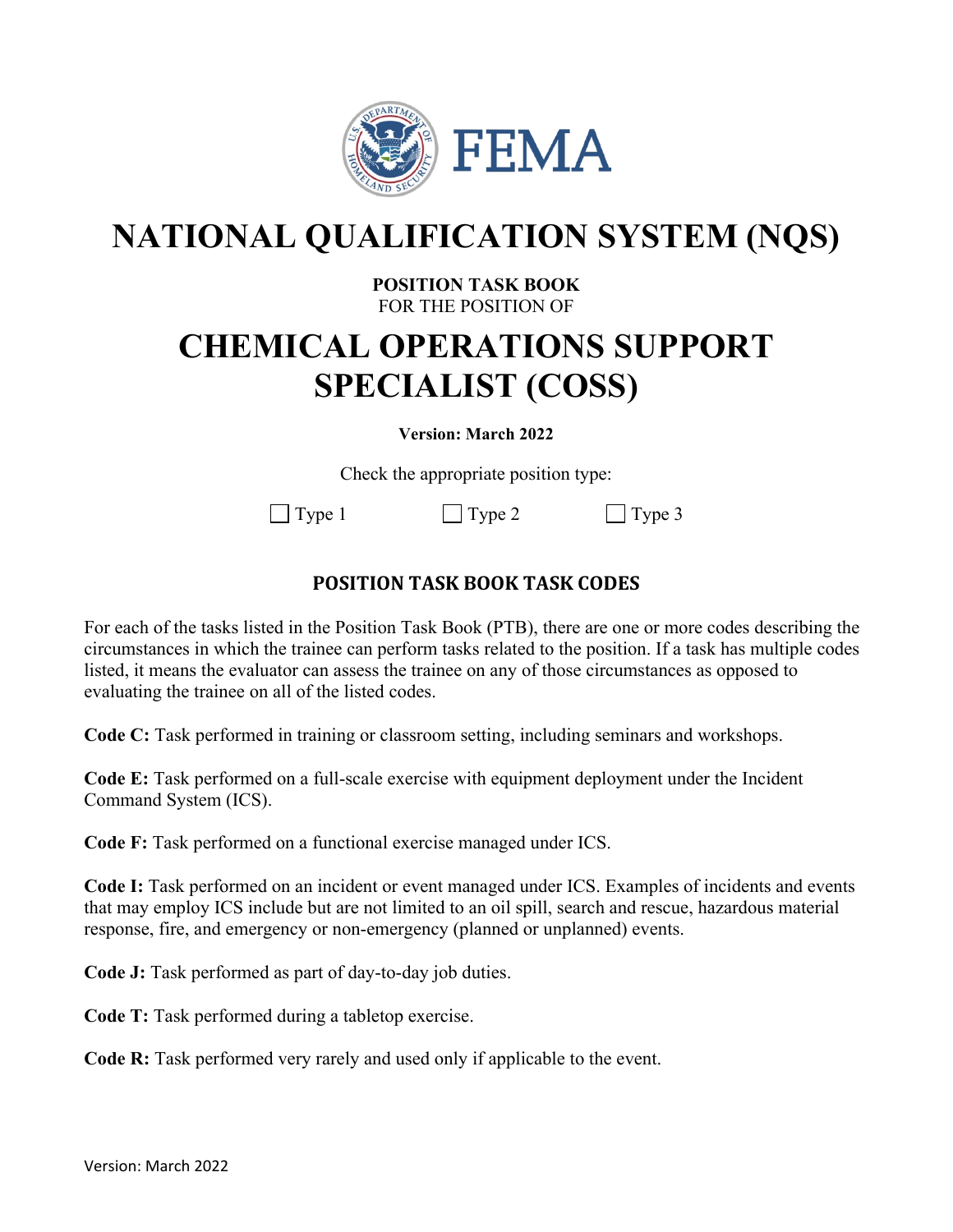## **EVALUATOR VERIFICATION**

*(Do not complete this form unless you are recommending the trainee for all-hazards certification.)* 

# **FINAL EVALUATOR VERIFICATION**

I verify that

has successfully completed all tasks as a trainee and should therefore be considered for certification in this position. I also verify that all tasks are documented with appropriate initials.

FINAL EVALUATOR'S SIGNATURE:

DATE:

FINAL EVALUATOR'S PRINTED NAME:

TITLE:

DUTY STATION:

PHONE NUMBER:

E-MAIL:

## **DOCUMENTATION OF AGENCY CERTIFICATION**

# **DOCUMENTATION OF AGENCY CERTIFICATION**

I certify that

has successfully met all of the criteria set out in the National Incident Management System (NIMS) Job Title/Position Qualifications document for the position and will hereby receive certification of his/her qualification.

OFFICIAL'S SIGNATURE:

DATE:

OFFICIAL'S NAME:

TITLE:

DUTY STATION:

PHONE NUMBER:

E-MAIL:

Version: March 2022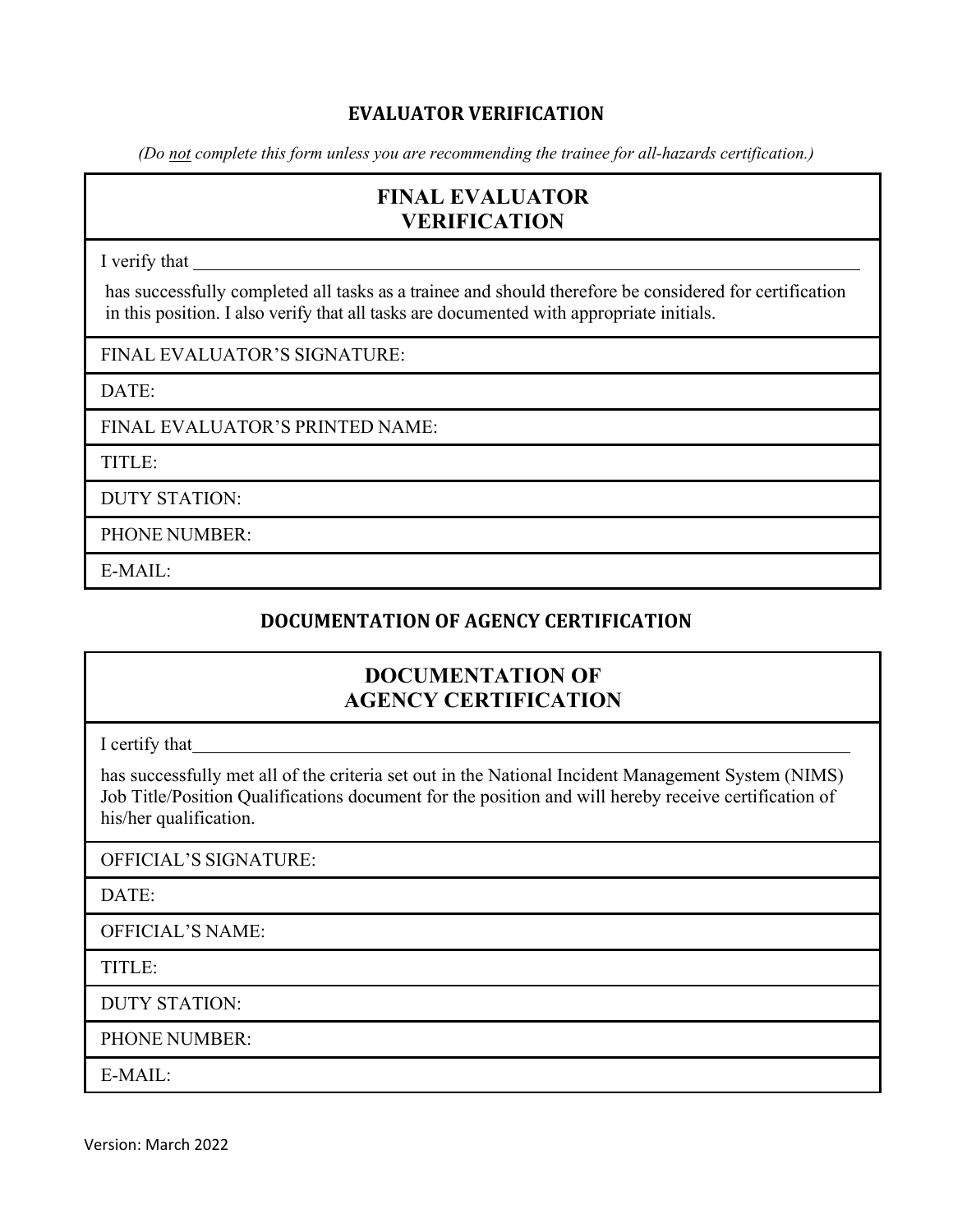## **POSITION TASK BOOK OVERVIEW**

The Position Task Book (PTB) documents the performance criteria a trainee must meet to be certified for a position within the National Qualification System (NQS). The performance criteria are associated with core NOS competencies, behaviors, and tasks.

**A trainee may not work on multiple position type PTBs for a specific position at the same time; for example, a trainee may not simultaneously work on a Type 1 Incident Commander PTB and a Type 2 Incident Commander PTB. If a position has multiple types, the trainee must, in most cases, qualify at the lowest type before pursuing the next higher type. For example, before seeking qualification for a Type 1 position, an individual must first qualify at the Type 3 level and then at the Type 2 level.** 

#### *Evaluation Process*

- Evaluators observe and review a trainee's completion of PTB tasks, initialing and dating each successfully completed task in the PTB.
- Evaluators complete an Evaluation Record Form after each evaluation period by documenting the trainee's performance.
- The Authority Having Jurisdiction (AHJ) may not have enough resources to ensure that every evaluator is qualified in the position being assessed. Therefore, a trainee's supervisor may evaluate the completion of PTB tasks. For example, a Logistics Section Chief has the authority to sign off on completed PTB tasks for a Food Unit Leader trainee.
- The final evaluator is a leader who verifies that a trainee has completed the PTB. A final evaluator is generally qualified in the same position for which the trainee is applying. When possible, the evaluator and the final evaluator should not be the same person, but in situations with limited resources, the evaluator can also serve as the final evaluator.
- Once the final evaluator has completed the Final Evaluator Verification, it is forwarded to the Quality Review Board (QRB) along with supporting evidence that the trainee has completed all position requirements.
- After the ORB review, the AHJ completes the Documentation of Agency Certification form as appropriate.

#### *Transferring Qualifications*

- Personnel who have documentation of previous education, training, or significant on-the-job incident experience may receive credit toward qualification for a given position. Each AHJ establishes the requirements for transferring qualifications from another AHJ.
- If an AHJ chooses not to accept a trainee's existing certification of qualification, the trainee may be reevaluated in the specific position and issued a new PTB.
- An individual may hold multiple certifications of qualification (that is, the Final Evaluator Verification form and the Documentation of Agency Certification form) along with the completed PTB.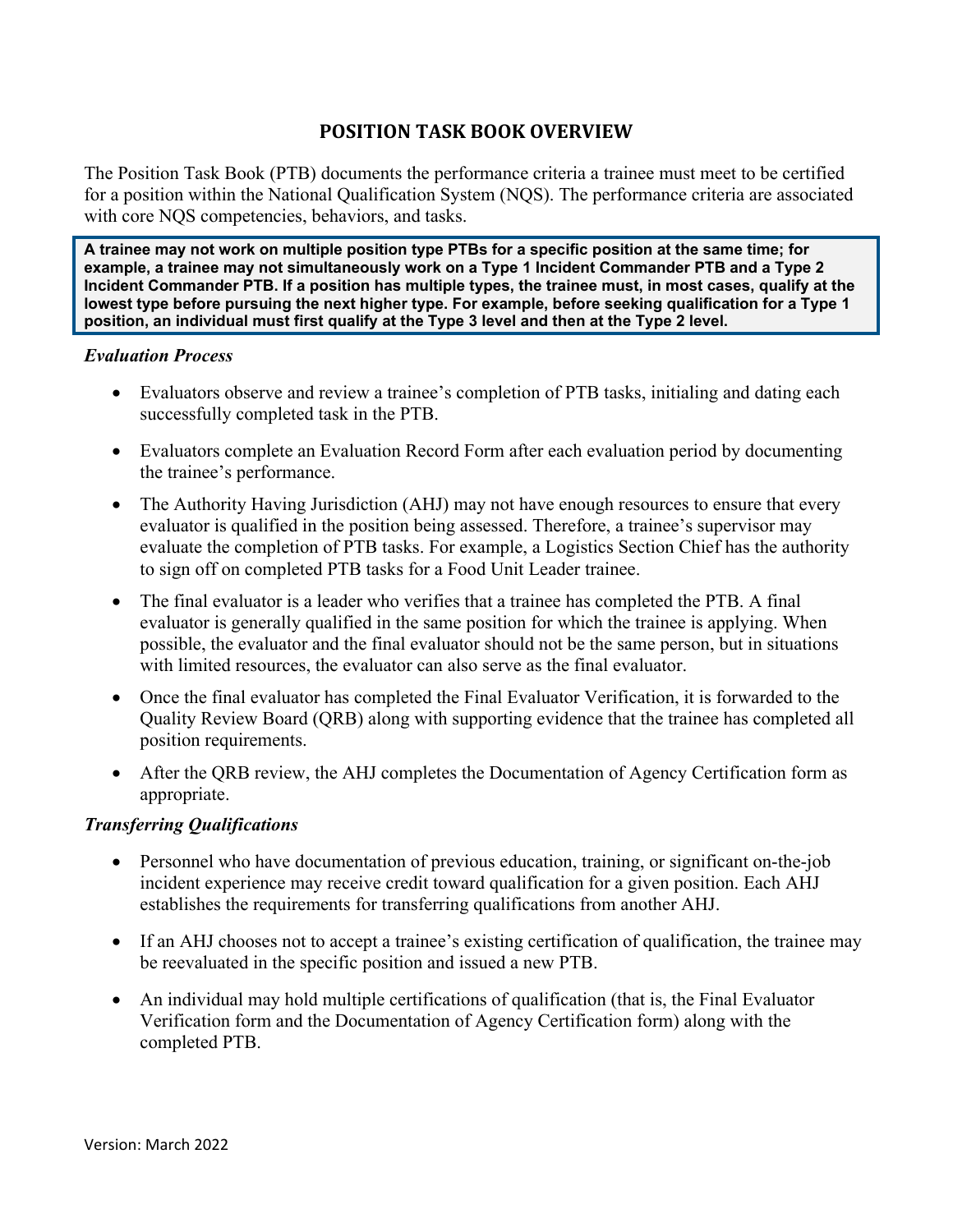# **POSITION TASK BOOK COMPETENCIES, BEHAVIORS, AND TASKS**

**The PTB reflects the minimum criteria to qualify or recertify for a position. The AHJ has the authority to add content to the baseline PTB competencies, behaviors, and tasks as necessary.**

The PTB covers all type levels for a given position, but a trainee may check only one "Type" box and work on only one type at a time. (The National Incident Management System (NIMS) Job Title/Position Qualifications document describes all types.)

#### **Command and General Staff job titles/positions qualifications are typed based on incident complexity, while all other NIMS positions are typed based on the minimum qualifications.**

#### *Definitions*

**Competency:** An observable, measurable pattern of knowledge, skills, abilities, and other characteristics an individual needs to perform an activity and its associated tasks. A competency specifies the skillset a person needs to possess to complete the tasks successfully.

**Behavior**: An observable work activity or a group of similar tasks necessary to perform the activity.

**Task:** A specific, demonstrable action necessary for successful performance in a position. Trainees must demonstrate completion of required tasks.

- Occasionally, PTB tasks are unique to one of the types; for example, certain tasks apply only to a Type 3 Incident Commander, not to a Type 2 or Type 1 Incident Commander. In those cases, the PTB indicates the corresponding type at the beginning of the task.
- All tasks require evaluation; however, bullet statements within a task are examples.

## *PTB Task Codes*

Each task in the PTB model has at least one corresponding code conveying the circumstances in which the trainee can perform the task for evaluation. Evaluators may assess trainees during incidents, in classroom simulations and training sessions, in functional and full-scale exercises, and in other work situations. If a task has multiple codes, the evaluator may evaluate in ANY of those circumstances; the trainee does not need evaluation in all of the listed circumstances.

**Code C:** Task performed in training or classroom setting, including seminars and workshops.

**Code E**: Task performed during a full-scale exercise with equipment deployed under the Incident Command System (ICS).

**Code F**: Task performed during a functional exercise managed under the ICS.

**Code I**: Task performed during an incident or event managed under the ICS. Examples include oil spill, search and rescue operation, hazardous materials (hazmat) response, fire, and emergency or nonemergency (planned or unplanned) events.

**Code J**: Task performed as part of day-to-day job duties.

**Code T**: Task performed during a tabletop exercise.

**Code R**: Task performed very rarely and required only if applicable to the event.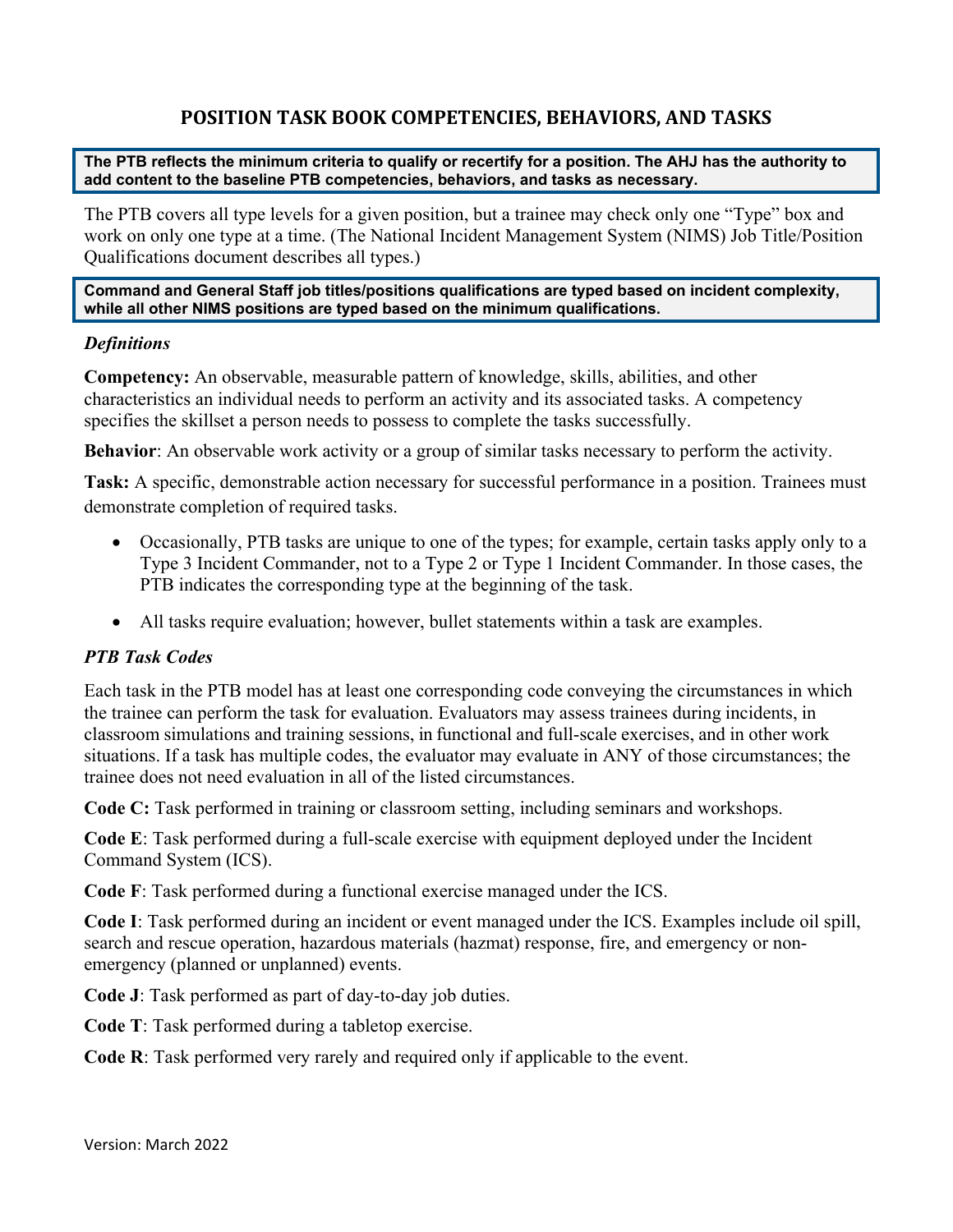## **HOW TO COMPLETE THE EVALUATION RECORD FORM**

Each Evaluation Record Form (see next page) covers one evaluation period. Evaluation periods may involve incidents, classroom simulations, or daily duties, depending on what the PTB recommends. The AHJ determines the number of evaluations required for position qualification and certification. If evaluators need additional evaluation periods, they can copy pages from a blank PTB and attach them to the PTB in question.

## **Complete these items AT THE START of the evaluation period:**

*Evaluation Record Number:* Label each evaluation record with a number to identify the incident(s), exercise(s), or event(s) during which the trainee completed the PTB tasks. The evaluator should also write this number in the PTB column labeled "Evaluation Record #" for each task performed satisfactorily. This number enables reviewers of the completed PTB to ascertain the evaluators' qualifications before signing off on the PTB.

*Evaluator's name; Incident/office title and agency:* List the name of the evaluator, his/her incident position or office title, and the evaluator's home agency.

*Evaluator's home unit address and phone:* List evaluator's home unit address and phone number.

*Name and location of incident or simulation/exercise:* Identify the name (if applicable) and location where the trainee performed the tasks.

*Incident kind:* Enter the kind of incident (such as hazmat, law enforcement, wildland fire, structural fire, search and rescue, flood, or tornado).

## **Complete these items AT THE END of the evaluation period:**

*Number and kind of resources:* Enter the number of resources assigned to the incident, and their kind (such as team, personnel, and equipment) pertinent to the trainee's PTB.

*Evaluation period:* Enter inclusive dates of trainee evaluation. This time span may cover several small, similar incidents.

*Position type:* Enter position type (such as Type 3, Type 2, Type 1, or Single Type).

**Recommendation:** Check the appropriate line and make comments below regarding the trainee's future development needs.

*Additional recommendations/comments:* Provide additional recommendations and comments about trainee, as necessary.

*Date:* List the current date.

*Evaluator's initials:* Initial here to authenticate your recommendations and to allow for comparison with initials in the PTB.

*Evaluator's relevant qualification:* List your certification relevant to the trainee position you supervised.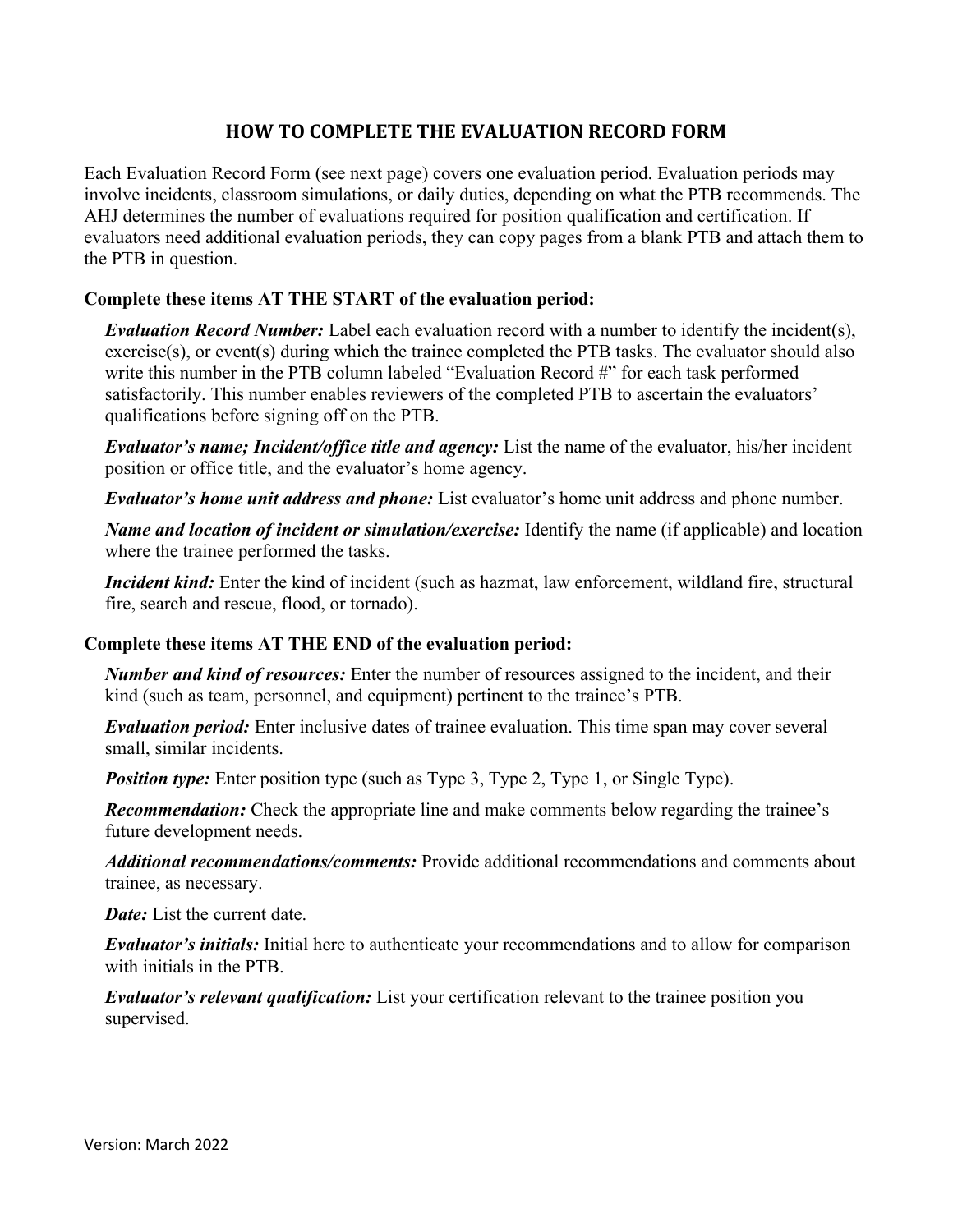# **EVALUATION RECORD FORM**

| <b>TRAINEE NAME:</b>                                                                                                                                          |
|---------------------------------------------------------------------------------------------------------------------------------------------------------------|
| <b>TRAINEE POSITION:</b>                                                                                                                                      |
| <b>Evaluation Record Number:</b>                                                                                                                              |
| <b>Evaluator's name:</b>                                                                                                                                      |
| Incident/office title and agency:                                                                                                                             |
| Evaluator's home unit address and phone:                                                                                                                      |
| Name and location of incident or simulation/exercise:                                                                                                         |
| <b>Incident kind:</b>                                                                                                                                         |
| <b>Number and kind of resources:</b>                                                                                                                          |
| <b>Evaluation period:</b>                                                                                                                                     |
| <b>Position type:</b>                                                                                                                                         |
| <b>Recommendation:</b>                                                                                                                                        |
| The above-named trainee performed the initialed and dated tasks under my supervision. I<br>recommend the following for this trainee's further development:    |
| The trainee has successfully performed all required tasks for the position. The AHJ should<br>consider the individual for certification.                      |
| The trainee could not complete certain tasks or needs additional guidance. See comments<br>below.                                                             |
| Not all tasks were evaluated on this assignment. An additional assignment is needed to<br>complete the evaluation.                                            |
| The trainee is severely deficient in the performance of tasks and needs further training prior<br>to additional assignment(s) as a trainee for this position. |
| <b>Additional recommendations/comments:</b>                                                                                                                   |
|                                                                                                                                                               |
|                                                                                                                                                               |
|                                                                                                                                                               |
| Date:                                                                                                                                                         |
| Evaluator's initials:                                                                                                                                         |
| Evaluator's relevant qualification:                                                                                                                           |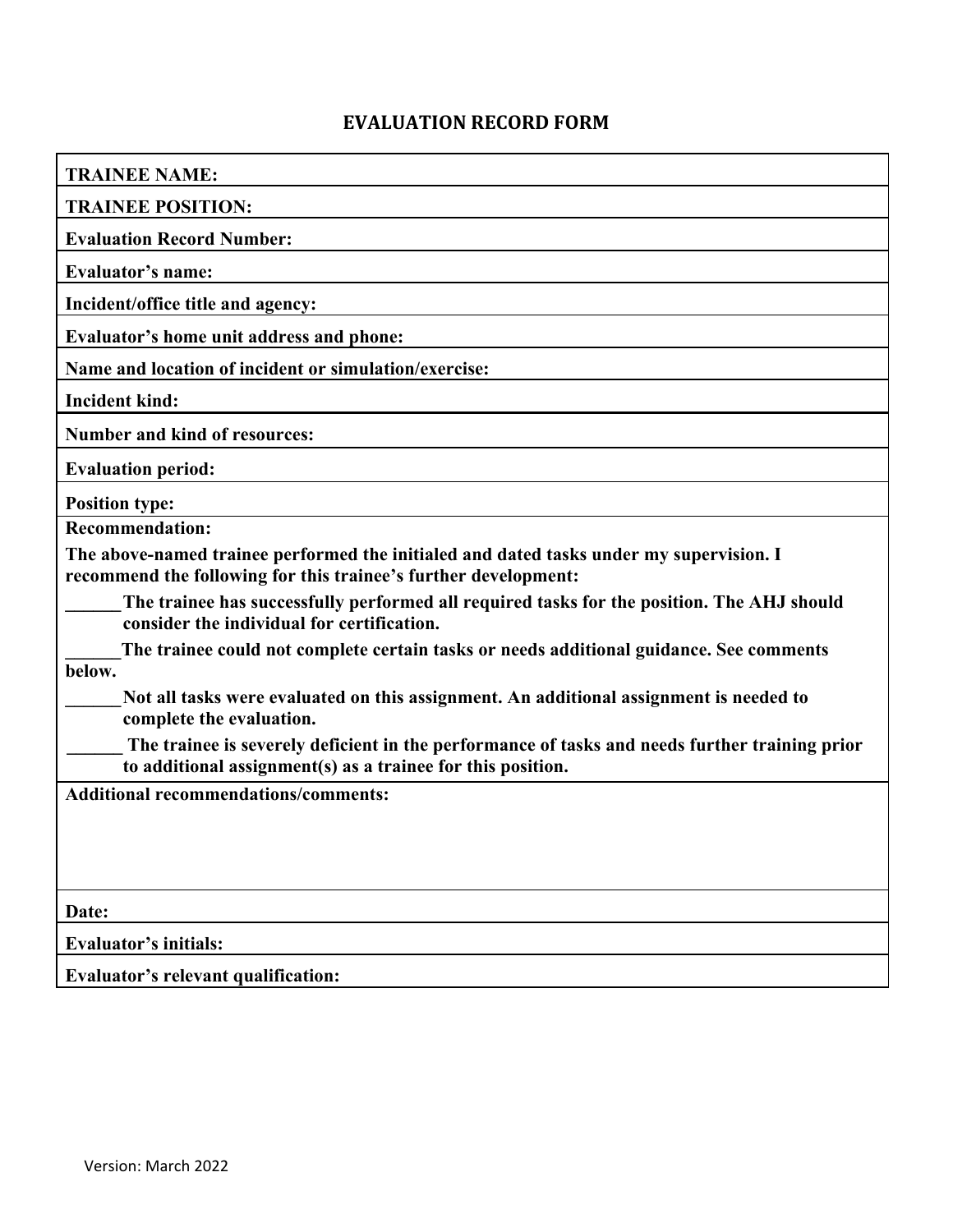# **CHEMICAL OPERATIONS SUPPORT SPECIALIST (COSS)**

# *1. Competency:* **Assume position responsibilities**

*Description*: Successfully assume the role of COSS and initiate position activities at the appropriate time, according to the following behaviors.

## **1a. Ensure readiness for assignment**

|    | <b>TASK</b>                                                                                          | <b>CODE</b>         | <b>EVALUATION</b><br><b>RECORD#</b> | <b>EVALUATOR</b><br><b>INITIALS AND</b><br><b>DATE</b> |
|----|------------------------------------------------------------------------------------------------------|---------------------|-------------------------------------|--------------------------------------------------------|
| 1. | Demonstrate a basic ability to interpret release and                                                 | C, E, F,            |                                     |                                                        |
|    | exposure data products:                                                                              | I, J, T             |                                     |                                                        |
|    | Interpret and brief at least two data products to an                                                 |                     |                                     |                                                        |
|    | audience                                                                                             |                     |                                     |                                                        |
| 2. | Demonstrate ability to share information with responders                                             | C, E, F,            |                                     |                                                        |
|    | and decision makers using the Homeland Security                                                      | I, J, T             |                                     |                                                        |
|    | Information Network (HSIN), WebEOC, spreadsheets and<br>other common software:                       |                     |                                     |                                                        |
|    |                                                                                                      |                     |                                     |                                                        |
|    | Demonstrate a working knowledge of HSIN,<br>WebEOC, spreadsheets, and other common software          |                     |                                     |                                                        |
| 3. | Demonstrate application that maps, plume modeling                                                    | C, E, F,            |                                     |                                                        |
|    | (atmospheric, stream, subsurface), briefing products, and                                            | I, J, T             |                                     |                                                        |
|    | technical reports can come from several sources:                                                     |                     |                                     |                                                        |
|    | Explain functions of software or data product                                                        |                     |                                     |                                                        |
|    | providers, types of information, and product provided                                                |                     |                                     |                                                        |
| 4. | Explain the value to responders and decision makers of the                                           | C, E, F,            |                                     |                                                        |
|    | standard Interagency Modeling and Atmospheric                                                        | I, J, T             |                                     |                                                        |
|    | Assessment Center (IMAAC) products:                                                                  |                     |                                     |                                                        |
|    | Describe standard products delivered from IMAAC                                                      |                     |                                     |                                                        |
|    | for various incidents                                                                                |                     |                                     |                                                        |
|    | Identify standard assumptions, layout, features,                                                     |                     |                                     |                                                        |
|    | information, and legends for the data products                                                       |                     |                                     |                                                        |
|    | Recognize common questions that the IMAAC                                                            |                     |                                     |                                                        |
|    | products are intended to answer                                                                      |                     |                                     |                                                        |
| 5. | Explain the differences between providing technical                                                  | C, E, F,            |                                     |                                                        |
|    | guidance versus making recommendations:                                                              | I, J, T             |                                     |                                                        |
|    | Describe how recommendations consist of specific                                                     |                     |                                     |                                                        |
|    | options derived from technical guidance                                                              |                     |                                     |                                                        |
| 6. | Identify the AHJ that is responsible for chemical<br>emergency response in the area to which you are | C, E, F,<br>I, J, T |                                     |                                                        |
|    | deployed:                                                                                            |                     |                                     |                                                        |
|    | Coordinate with the AHJ responsible for public and                                                   |                     |                                     |                                                        |
|    | worker protection during chemical incidents                                                          |                     |                                     |                                                        |
| 7. | TYPES 1 AND 2 ONLY: Demonstrate the ability to                                                       | C, E, F,            |                                     |                                                        |
|    | interpret the full set of exposure pathway data products for                                         | I, J, T             |                                     |                                                        |
|    | one of the three scenarios (transportation-related, fixed                                            |                     |                                     |                                                        |
|    | facility, and terrorist/Weapons of Mass Destruction                                                  |                     |                                     |                                                        |
|    | [WMD] chemical incident):                                                                            |                     |                                     |                                                        |
|    | Provide an after-action report or other relevant                                                     |                     |                                     |                                                        |
|    | comprehensive documentation from a previous                                                          |                     |                                     |                                                        |
|    | exercise detailing demonstration of tasks                                                            |                     |                                     |                                                        |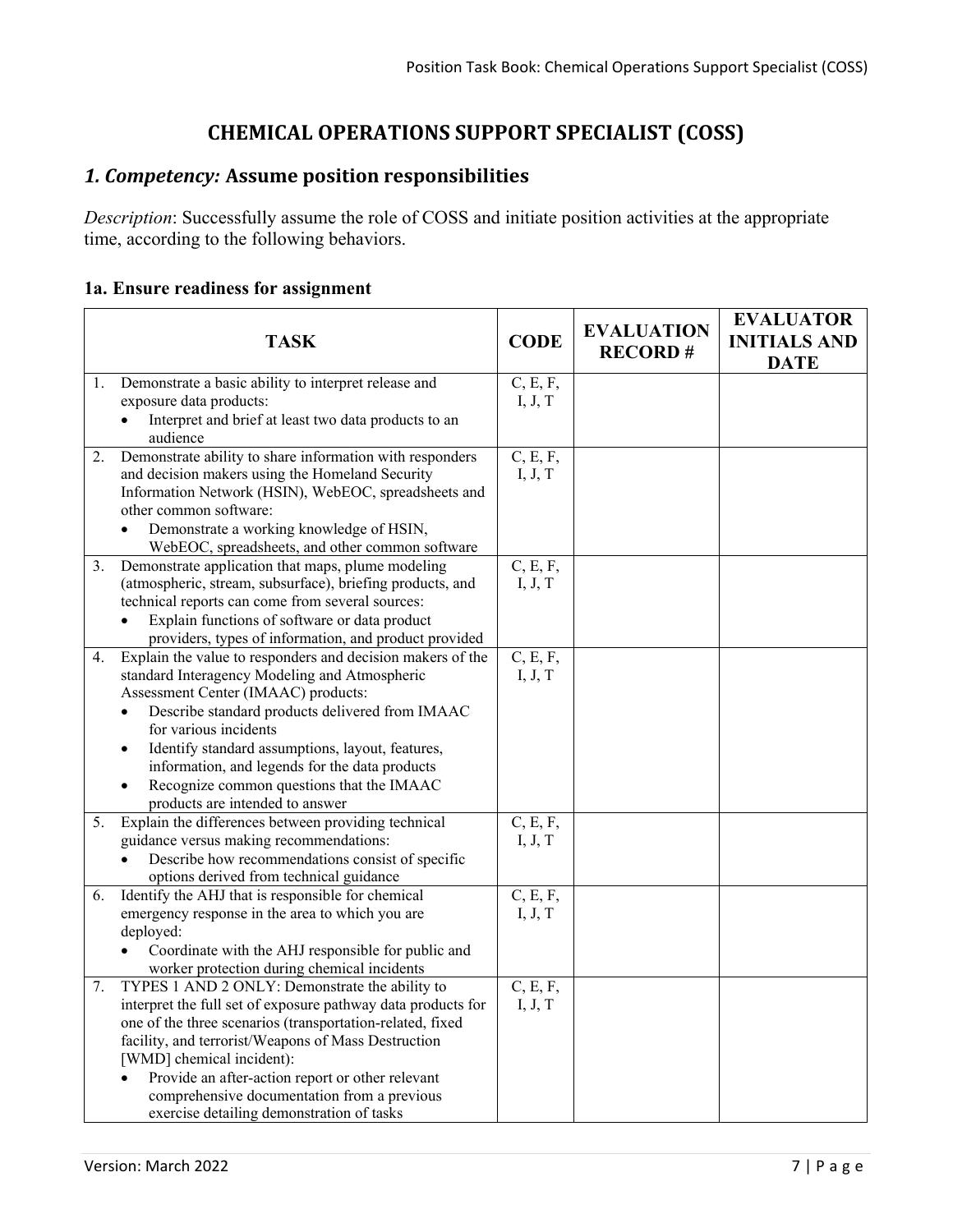| <b>TASK</b>                                          | <b>CODE</b> | <b>EVALUATION</b><br><b>RECORD#</b> | <b>EVALUATOR</b><br><b>INITIALS AND</b><br><b>DATE</b> |
|------------------------------------------------------|-------------|-------------------------------------|--------------------------------------------------------|
| 8. TYPES 1 AND 2 ONLY: Demonstrate working           | C, E, F,    |                                     |                                                        |
| knowledge of the basic functionality and differences | I, J, T     |                                     |                                                        |
| between advanced modeling tools:                     |             |                                     |                                                        |
| Demonstrate working knowledge of Visual Sampling     |             |                                     |                                                        |
| Plan (VSP) and Environmental Protection Agency       |             |                                     |                                                        |
| (EPA) environmental monitoring and sampling tools    |             |                                     |                                                        |
| (i.e., Airborne Spectral Photometric Environmental   |             |                                     |                                                        |
| Collection Technology [ASPECT])                      |             |                                     |                                                        |

## **1b. Successfully assume the role of COSS and initiate position activities**

| <b>TASK</b>                                                     | <b>CODE</b> | <b>EVALUATION</b><br><b>RECORD#</b> | <b>EVALUATOR</b><br><b>INITIALS AND</b><br><b>DATE</b> |
|-----------------------------------------------------------------|-------------|-------------------------------------|--------------------------------------------------------|
| Report to your assigned site and supervisor and obtain          | C, E, F,    |                                     |                                                        |
| briefing on role to begin position activities as COSS:          | I, J, T     |                                     |                                                        |
| Provide sign-in sheets documenting your attendance<br>$\bullet$ |             |                                     |                                                        |
| at previous incidents or exercises                              |             |                                     |                                                        |

## **1c. TYPES 1 and 2 ONLY: Ensure availability, qualifications, and capabilities of resources to complete assignment**

| <b>TASK</b>                                                                                                                                               | <b>CODE</b>         | <b>EVALUATION</b><br><b>RECORD#</b> | <b>EVALUATOR</b><br><b>INITIALS AND</b><br><b>DATE</b> |
|-----------------------------------------------------------------------------------------------------------------------------------------------------------|---------------------|-------------------------------------|--------------------------------------------------------|
| 10. Demonstrate ability to assess qualifications of COSS strike<br>team members and deploy according to their varying<br>capabilities:                    | C, E, F,<br>I, J, T |                                     |                                                        |
| Provide an after-action report or other relevant<br>$\bullet$<br>comprehensive documentation from a previous<br>exercise detailing demonstration of tasks |                     |                                     |                                                        |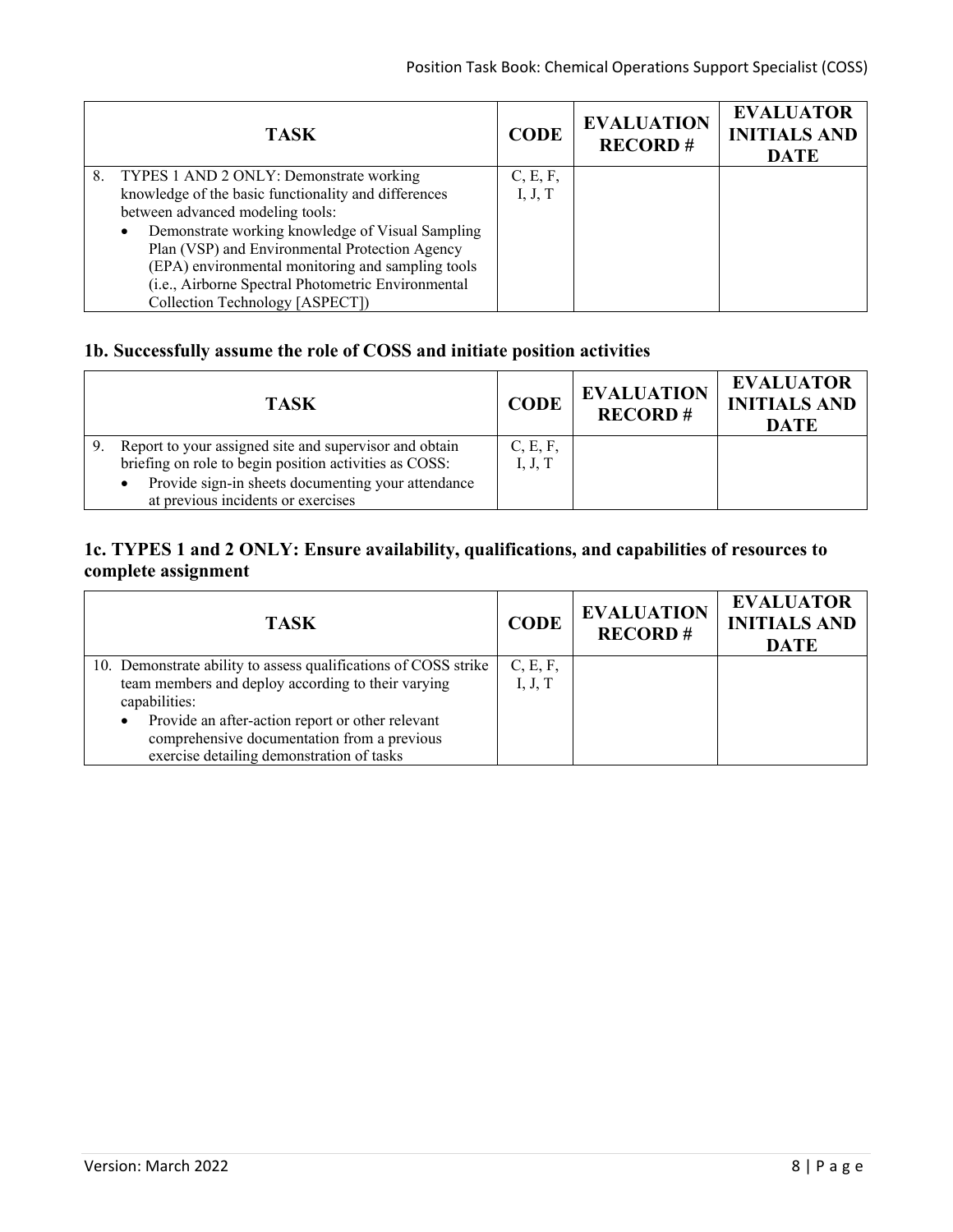# *2. Competency:* **Communicate effectively**

*Description:* Use suitable communication techniques to share relevant information with appropriate personnel on a timely basis to accomplish objectives in a potentially rapidly changing environment.

|  |  |  |  | 2a. Ensure the exchange of relevant information during briefings and debriefings |  |  |
|--|--|--|--|----------------------------------------------------------------------------------|--|--|
|  |  |  |  |                                                                                  |  |  |

| <b>TASK</b>                                                      | <b>CODE</b> | <b>EVALUATION</b><br><b>RECORD#</b> | <b>EVALUATOR</b><br><b>INITIALS AND</b><br><b>DATE</b> |
|------------------------------------------------------------------|-------------|-------------------------------------|--------------------------------------------------------|
| 11. Demonstrate the ability to identify opportunities for COSS   | C, E, F,    |                                     |                                                        |
| engagement and how to relay the information to important         | I, J, T     |                                     |                                                        |
| responders, incident managers, agencies, and stakeholders:       |             |                                     |                                                        |
| Demonstrate ability to communicate effectively with<br>$\bullet$ |             |                                     |                                                        |
| workers in the field as well as with senior leadership           |             |                                     |                                                        |
| Identify the right meetings/mechanisms to relay<br>$\bullet$     |             |                                     |                                                        |
| important information to responders, incident                    |             |                                     |                                                        |
| managers, agencies, and stakeholders                             |             |                                     |                                                        |

## **2b. Communicate incident priorities and operations**

| <b>TASK</b>                                                   | <b>CODE</b> | <b>EVALUATION</b><br><b>RECORD#</b> | <b>EVALUATOR</b><br><b>INITIALS AND</b><br><b>DATE</b> |
|---------------------------------------------------------------|-------------|-------------------------------------|--------------------------------------------------------|
| 12. Evaluate the chemical characteristics of the scenario and | C, E, F,    |                                     |                                                        |
| relate the risks to the responders, environment, and the      | I, J, T     |                                     |                                                        |
| public:                                                       |             |                                     |                                                        |
| Provide content for Public Information Officer (PIO)          |             |                                     |                                                        |
| messaging                                                     |             |                                     |                                                        |
| Provide chemical perspectives for development of the          |             |                                     |                                                        |
| Incident Action Plan (IAP)                                    |             |                                     |                                                        |
| Provide chemical perspectives for incident briefing           |             |                                     |                                                        |
| 13. TYPES 1 AND 2 ONLY: Demonstrate capacity as               | C, E, F,    |                                     |                                                        |
| described in Incident Command System (ICS) forms (i.e.,       | I, J, T     |                                     |                                                        |
| Health and Safety Plan or other components of an IAP)         |             |                                     |                                                        |
| 14. TYPE 1 ONLY: Demonstrate capacity to appropriately        | C, E, F,    |                                     |                                                        |
| engage with decision makers in the highest levels of          | I, J, T     |                                     |                                                        |
| government                                                    |             |                                     |                                                        |

## **2c. Effectively gather, produce, apply, distribute, and communicate information**

| <b>TASK</b>                                                         | <b>CODE</b> | <b>EVALUATION</b><br><b>RECORD#</b> | <b>EVALUATOR</b><br><b>INITIALS AND</b><br><b>DATE</b> |
|---------------------------------------------------------------------|-------------|-------------------------------------|--------------------------------------------------------|
| 15. Provide just-in-time training for responders operating in a     | C, E, F,    |                                     |                                                        |
| chemical environment:                                               | I, J, T     |                                     |                                                        |
| Deliver training to a group of responders preparing to<br>$\bullet$ |             |                                     |                                                        |
| deploy for a chemical incident                                      |             |                                     |                                                        |
| Prepare training for responders to include risk<br>$\bullet$        |             |                                     |                                                        |
| communication and perspectives to put the chemical                  |             |                                     |                                                        |
| risk in perspective with overall hazards                            |             |                                     |                                                        |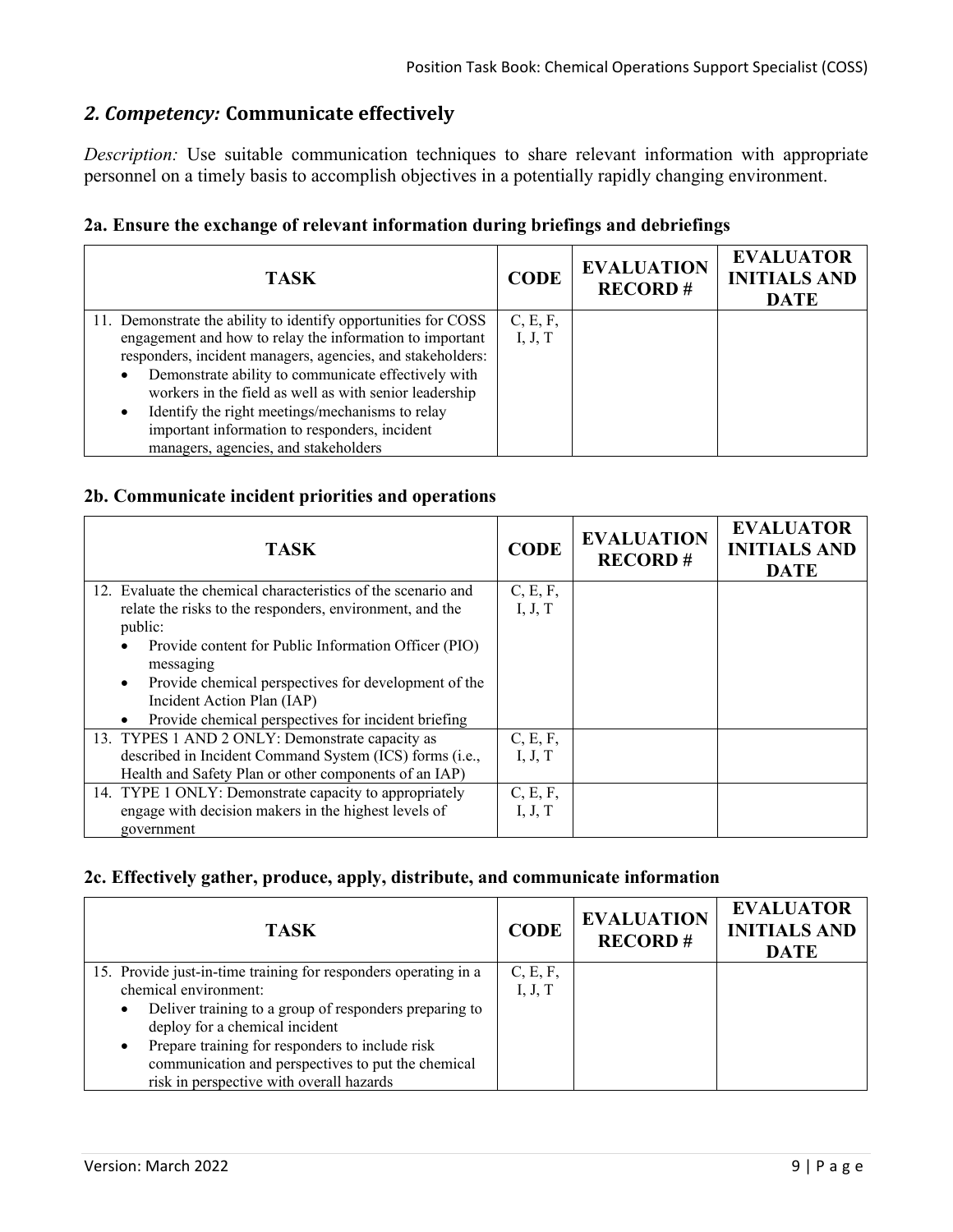| <b>TASK</b>                                                  | <b>CODE</b> | <b>EVALUATION</b><br><b>RECORD#</b> | <b>EVALUATOR</b><br><b>INITIALS AND</b><br><b>DATE</b> |
|--------------------------------------------------------------|-------------|-------------------------------------|--------------------------------------------------------|
| 16. Demonstrate ability to convey technical information to a | C, E, F,    |                                     |                                                        |
| non-technical audience:                                      | I, J, T     |                                     |                                                        |
| Given a topic related to the consequences of a               |             |                                     |                                                        |
| chemical incident, describe it in terms understandable       |             |                                     |                                                        |
| by a sixth-grader                                            |             |                                     |                                                        |
| 17. Demonstrate effective public interaction skills:         | C, E, F,    |                                     |                                                        |
| Effective and concise language                               | I, J, T     |                                     |                                                        |
| Good eye contact                                             |             |                                     |                                                        |
| Proper body language                                         |             |                                     |                                                        |
| Self-awareness to recognize effectiveness of message         |             |                                     |                                                        |
| delivery                                                     |             |                                     |                                                        |
| Situational awareness and ability to adapt message to        |             |                                     |                                                        |
| audience                                                     |             |                                     |                                                        |

# **2d. Oversee production and distribution of information per established guidelines and ensure recipient understands information**

| <b>TASK</b>                                                                                                                                                                                                                                                                                                                                                                                                                                                                                                                                                                                                                                                                                                                                                     | <b>CODE</b>         | <b>EVALUATION</b><br><b>RECORD#</b> | <b>EVALUATOR</b><br><b>INITIALS AND</b><br><b>DATE</b> |
|-----------------------------------------------------------------------------------------------------------------------------------------------------------------------------------------------------------------------------------------------------------------------------------------------------------------------------------------------------------------------------------------------------------------------------------------------------------------------------------------------------------------------------------------------------------------------------------------------------------------------------------------------------------------------------------------------------------------------------------------------------------------|---------------------|-------------------------------------|--------------------------------------------------------|
| 18. Identify how to request map and data products and how to<br>receive and distribute them:<br>Describe working knowledge of how to record and<br>relay a request for and receipt of a standard or custom<br><b>IMAAC</b> product                                                                                                                                                                                                                                                                                                                                                                                                                                                                                                                              | C, E, F,<br>I, J, T |                                     |                                                        |
| 19. TYPES 1 AND 2 ONLY: Record and relay a request for<br>and receipt of a standard or custom IMAAC product                                                                                                                                                                                                                                                                                                                                                                                                                                                                                                                                                                                                                                                     | C, E, F,<br>I, J, T |                                     |                                                        |
| 20. Demonstrate application of the Department of<br>Transportation (DOT) Emergency Response Guidebook<br>(ERG), National Institute for Occupational Safety and<br>Health (NIOSH) Pocket Guide, Wireless Information<br>System for Emergency Responders (WISER), EPA Acute<br>Exposure Guideline Levels (AEGLs), Computer-Aided<br>Management of Emergency Operations (CAMEO),<br>ChemResponder and other chemical emergency response<br>and recovery guidance in context of varying levels of risk<br>to workers and the public based on incident type:<br>Recognize important considerations for<br>recommendations, including inputs, assumptions, and<br>limitations<br>Recognize where protective actions may not<br>correspond to the recommended guidance | C, E, F,<br>I, J, T |                                     |                                                        |
| 21. Demonstrate ability to effectively relate risk to public:<br>Demonstrate ability to convey technical information<br>in a non-technical and concise manner appropriate for<br>the public<br>Demonstrate ability to coordinate with appropriate<br>$\bullet$<br>representatives (e.g., PIO, chemical management,<br>Incident Commander) in a jurisdiction to draft and<br>distribute messages<br>Identify resources available to assist in developing<br>chemical risk or incident messaging                                                                                                                                                                                                                                                                  | C, E, F,<br>I, J, T |                                     |                                                        |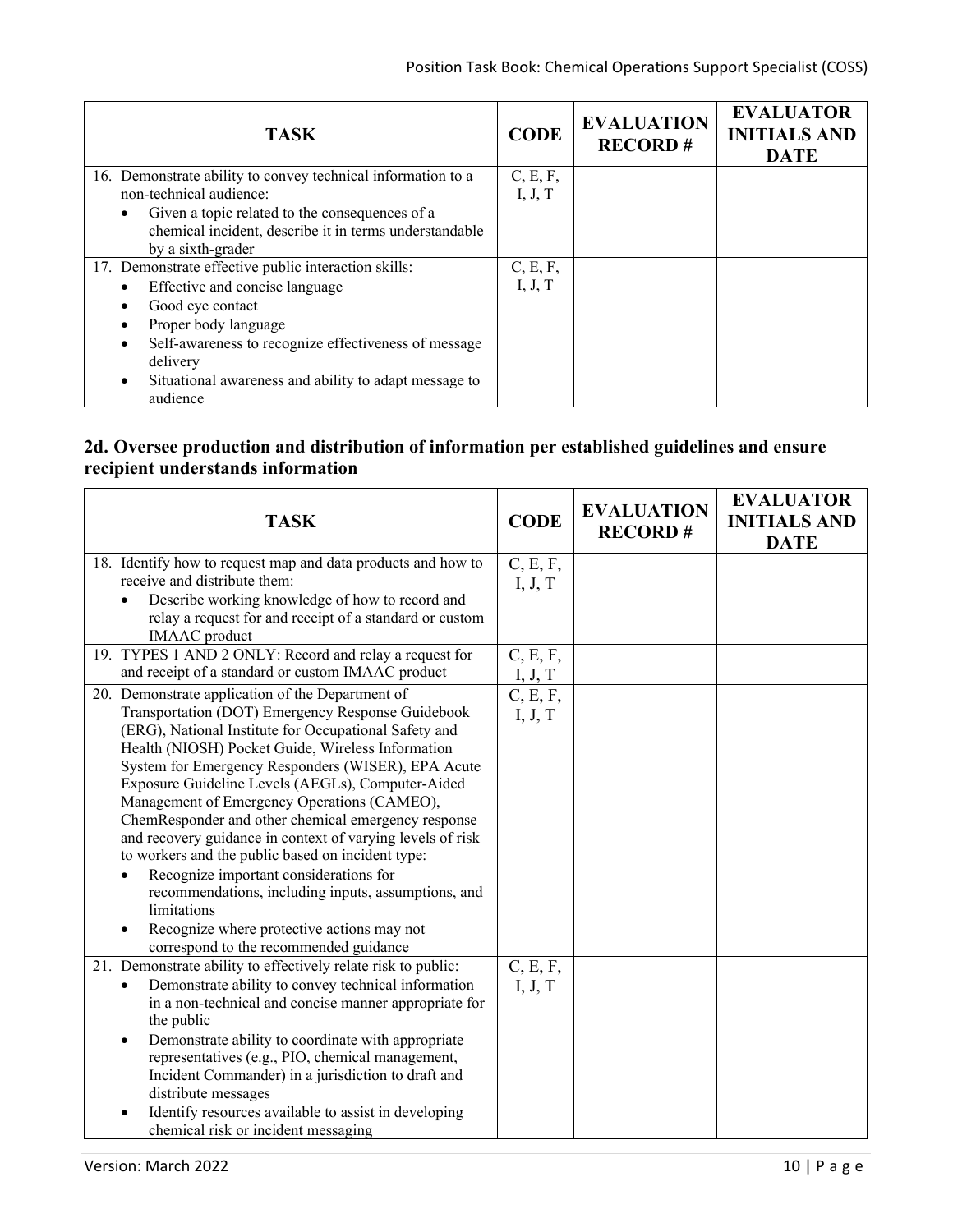| <b>TASK</b>                                                                                                                                                                                                                                                                                                                                                                                                                                                                                                                                                                                                                                                                                                                                                                                                                              | <b>CODE</b>         | <b>EVALUATION</b><br><b>RECORD#</b> | <b>EVALUATOR</b><br><b>INITIALS AND</b><br><b>DATE</b> |
|------------------------------------------------------------------------------------------------------------------------------------------------------------------------------------------------------------------------------------------------------------------------------------------------------------------------------------------------------------------------------------------------------------------------------------------------------------------------------------------------------------------------------------------------------------------------------------------------------------------------------------------------------------------------------------------------------------------------------------------------------------------------------------------------------------------------------------------|---------------------|-------------------------------------|--------------------------------------------------------|
| 22. Given a unique response or recovery concept, define a<br>custom data product supporting the delivery of<br>information about that concept:<br>Demonstrate ability to advise on how to order a more<br>specific or detailed data product to address incident<br>questions or priorities<br>Demonstrate ability to recognize when a specialty is<br>$\bullet$<br>required to brief on a custom data product<br>Describe the information that this specialized product<br>is communicating in a meaningful way that is useful<br>to the responders/decision makers<br>Identify types of information that can be added to a<br>data product or map (agricultural, special populations,<br>local datasets, etc.)<br>Respond to difficult questions or requests that would<br>result in non-standard interpretation and use of<br>products | C, E, F,<br>I, J, T |                                     |                                                        |
| 23. TYPES 1 AND 2 ONLY: Interpret an EPA/ASPECT data<br>product:<br>Describe how the EPA National Response Center may<br>be contacted to request EPA/ASPECT data<br>Describe how the EPA/ASPECT can provide<br>measurements of actual contamination over a wide<br>area early in a response effort                                                                                                                                                                                                                                                                                                                                                                                                                                                                                                                                       | C, E, F,<br>I, J, T |                                     |                                                        |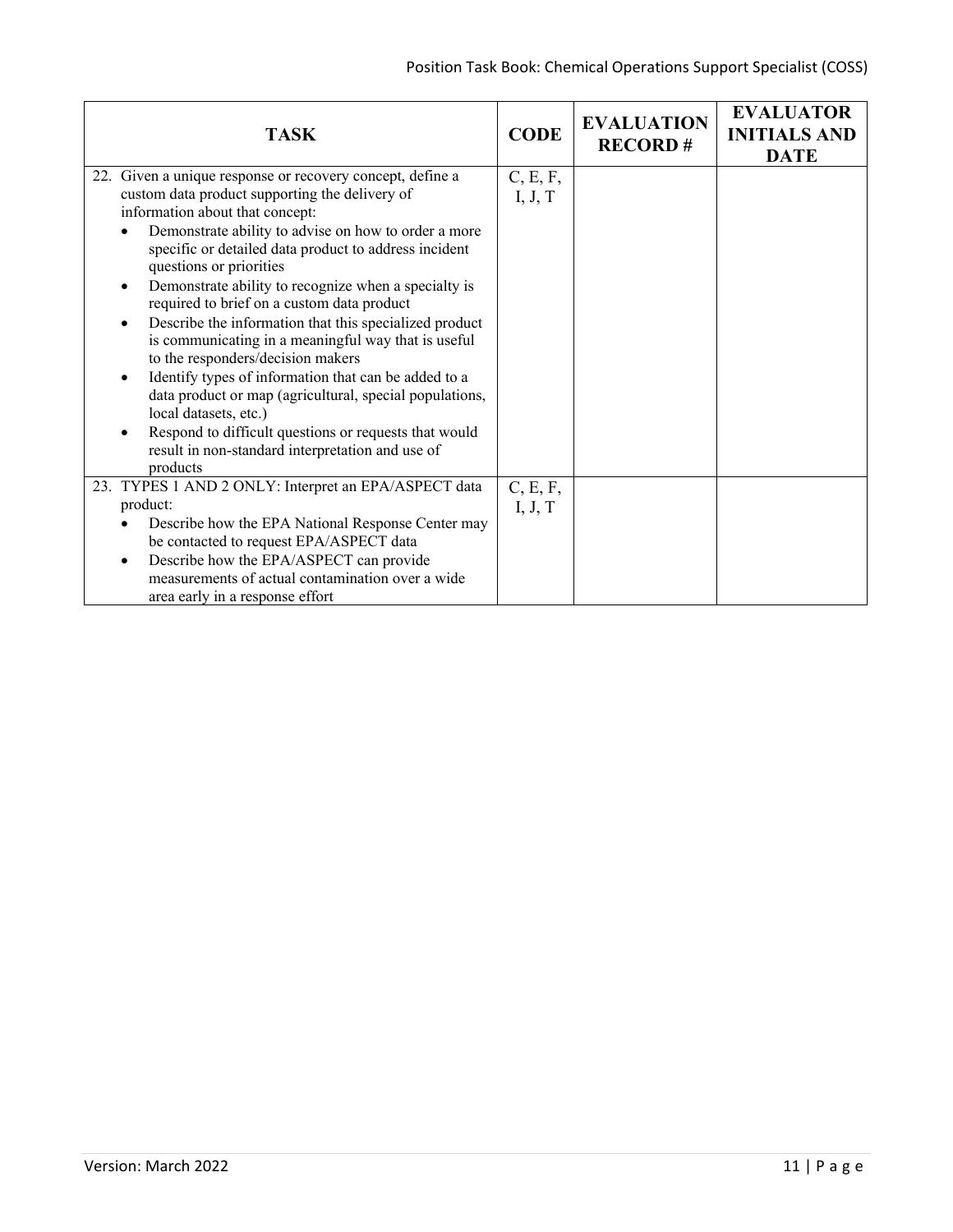# *3. Competency:* **Ensure completion of assigned actions**

*Description:* Identify, analyze, and apply relevant situational information and evaluate actions to complete assignments safely and meet identified objectives. Complete actions within established time frame.

| 3a. Execute assigned tasks, assess progress, and make necessary adjustments |  |  |
|-----------------------------------------------------------------------------|--|--|
|                                                                             |  |  |

| <b>TASK</b>                                                                                                                                                                                                                                                                                                                                                                                        | <b>CODE</b>         | <b>EVALUATION</b><br><b>RECORD#</b> | <b>EVALUATOR</b><br><b>INITIALS AND</b><br><b>DATE</b> |
|----------------------------------------------------------------------------------------------------------------------------------------------------------------------------------------------------------------------------------------------------------------------------------------------------------------------------------------------------------------------------------------------------|---------------------|-------------------------------------|--------------------------------------------------------|
| 24. Explain the purpose and functions of the Assessment of<br>Chemical Exposures Program (ACE):<br>Describe incidents and scenarios where ACE models<br>are most useful<br>Explain basic functions of ACE and output<br>information provided from system                                                                                                                                           | C, E, F,<br>I, J, T |                                     |                                                        |
| 25. Explain the purpose and functions of EPA CAMEO Suite:<br>Describe the features of EPA CAMEO Suite that<br>would benefit response to a wide-area contaminating<br>incident<br>Explain how the EPA CAMEO Suite information<br>would be shared                                                                                                                                                    | C, E, F,<br>I, J, T |                                     |                                                        |
| 26. Provide interpretation and guidance for confounding<br>instrument readings/results:<br>Demonstrate ability to apply data quality objectives to<br>$\bullet$<br>ensure reliable data<br>Demonstrate ability to identify possible reasons for<br>conflicting data in an incident<br>Demonstrate ability to recognize when data requires<br>additional validation                                 | C, E, F,<br>I, J, T |                                     |                                                        |
| 27. TYPES 1 and 2 ONLY: Use ChemResponder mobile app<br>and/or website to support response:<br>Obtain ChemResponder Train the Trainer<br>Certification in all four user roles: Generalist, Data<br>Collection, Event Manager and Organization<br>Administrator<br>Provide an after-action report or other relevant<br>comprehensive documentation from exercise detailing<br>demonstration of task | C, E, F,<br>I, J, T |                                     |                                                        |
| 28. TYPES 1 and 2 ONLY: Demonstrate use of ACE to<br>support response:<br>Demonstrate the ability to complete an ACE analysis<br>for an exercise or incident from start of the scenario<br>through at least the first 24 hours of exposure<br>Provide an after-action report or other relevant<br>comprehensive documentation from a previous<br>exercise detailing demonstration of task          | C, E, F,<br>I, J, T |                                     |                                                        |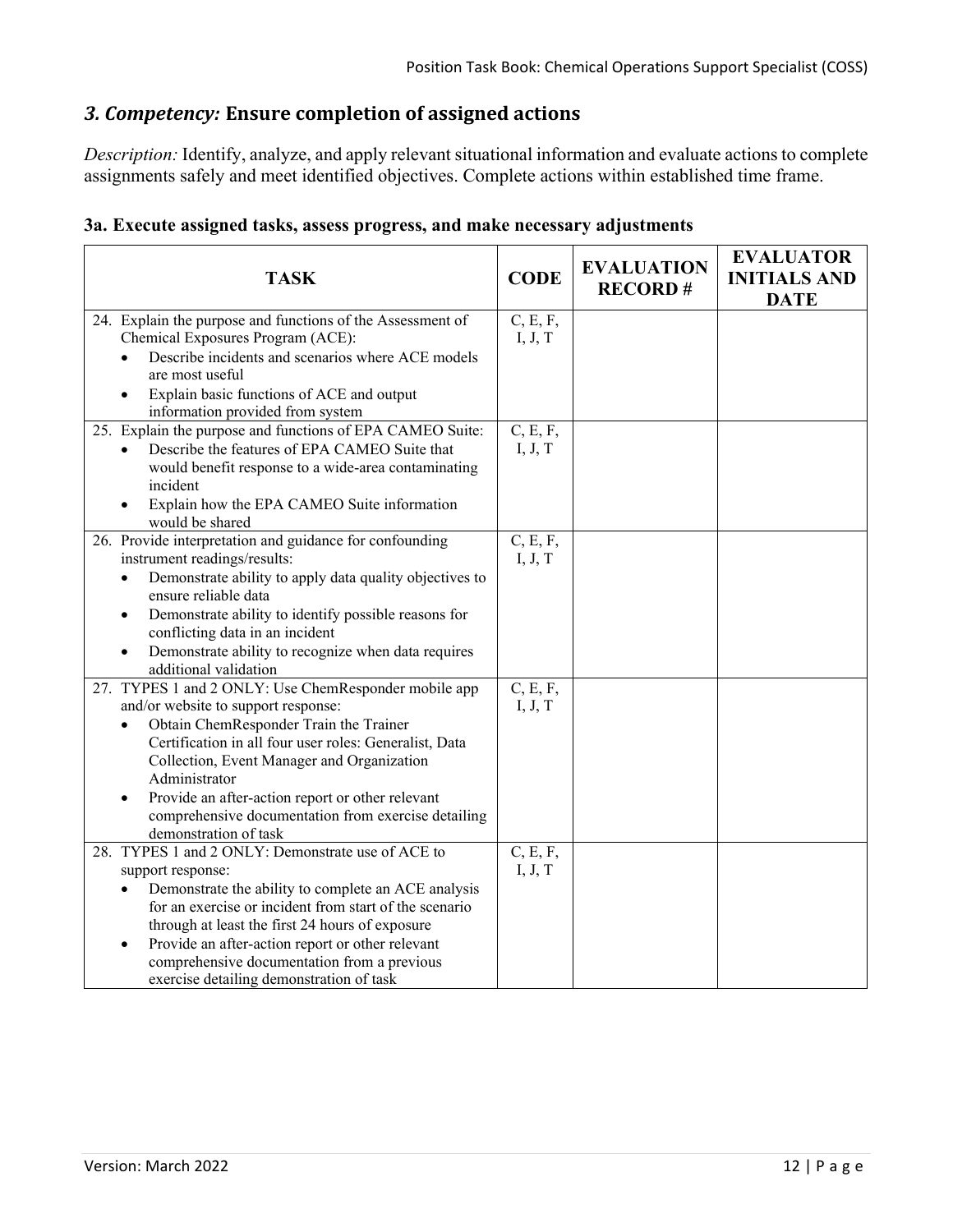| <b>TASK</b>                                                                                                                                                                                                                                                                                                                   | <b>CODE</b>         | <b>EVALUATION</b><br><b>RECORD#</b> | <b>EVALUATOR</b><br><b>INITIALS AND</b><br><b>DATE</b> |
|-------------------------------------------------------------------------------------------------------------------------------------------------------------------------------------------------------------------------------------------------------------------------------------------------------------------------------|---------------------|-------------------------------------|--------------------------------------------------------|
| 29. TYPES 1 AND 2 ONLY: Demonstrate use of EPA<br>CAMEO Suite to support response:                                                                                                                                                                                                                                            | C, E, F,<br>I, J, T |                                     |                                                        |
| Demonstrate the creation of an Areal Locations of<br>Hazardous Atmospheres (ALOHA) plume, plotted for<br>a specific location, using Mapping Application for<br>Response, Planning, and Local Operational Tasks<br>(MARPLOT) for one or more chemicals from EPA<br>CAMEO Suite to support at least one exercise or<br>incident |                     |                                     |                                                        |
| Provide an after-action report or other relevant<br>comprehensive documentation from a previous<br>exercise detailing demonstration of task                                                                                                                                                                                   |                     |                                     |                                                        |
| 30. TYPE 1 ONLY: Manage others in the use of EPA                                                                                                                                                                                                                                                                              | C, E, F,            |                                     |                                                        |
| CAMEO Suite chemical emergency consequence                                                                                                                                                                                                                                                                                    | I, J, T             |                                     |                                                        |
| management:                                                                                                                                                                                                                                                                                                                   |                     |                                     |                                                        |
| For the purposes of a wide range of decision making,<br>demonstrate ability to lead a team using EPA<br>CAMEO Suite to identify relevant information                                                                                                                                                                          |                     |                                     |                                                        |
| For the purposes of a wide range of decision making,<br>demonstrate ability to appropriately apply information<br>provided from EPA CAMEO Suite to analyze an<br>incident                                                                                                                                                     |                     |                                     |                                                        |
| 31. TYPE 1 ONLY: Manage others in the use of ACE for                                                                                                                                                                                                                                                                          | C, E, F,            |                                     |                                                        |
| chemical emergency consequence management:                                                                                                                                                                                                                                                                                    | I, J, T             |                                     |                                                        |
| For the purposes of a wide range of decision making,                                                                                                                                                                                                                                                                          |                     |                                     |                                                        |
| demonstrate the ability to guide a team using ACE to                                                                                                                                                                                                                                                                          |                     |                                     |                                                        |
| generate appropriate models for the incident/exercise                                                                                                                                                                                                                                                                         |                     |                                     |                                                        |
| For the purposes of a wide range of decision making,<br>demonstrate ability to appropriately apply information                                                                                                                                                                                                                |                     |                                     |                                                        |
| provided from ACE to analyze an incident                                                                                                                                                                                                                                                                                      |                     |                                     |                                                        |
| 32. TYPE 1 ONLY: Manage others in the use of                                                                                                                                                                                                                                                                                  | C, E, F,            |                                     |                                                        |
| ChemResponder for aspects of chemical response for                                                                                                                                                                                                                                                                            | I, J, T             |                                     |                                                        |
| situational awareness:                                                                                                                                                                                                                                                                                                        |                     |                                     |                                                        |
| Demonstrate ability to direct others in implementation                                                                                                                                                                                                                                                                        |                     |                                     |                                                        |
| or use of procedures to ensure appropriate data for a                                                                                                                                                                                                                                                                         |                     |                                     |                                                        |
| common chemical operating picture and situational<br>awareness using ChemResponder                                                                                                                                                                                                                                            |                     |                                     |                                                        |
| Demonstrate proficiency in using the full functionality                                                                                                                                                                                                                                                                       |                     |                                     |                                                        |
| of the ChemResponder website, including mapping                                                                                                                                                                                                                                                                               |                     |                                     |                                                        |
| features, to direct others to generate and display a                                                                                                                                                                                                                                                                          |                     |                                     |                                                        |
| variety of data and overlays to support situational                                                                                                                                                                                                                                                                           |                     |                                     |                                                        |
| awareness                                                                                                                                                                                                                                                                                                                     |                     |                                     |                                                        |
| 33. TYPE 1 ONLY: Manage assessment scientists engaging in<br>multiple exposure pathway analysis:                                                                                                                                                                                                                              | C, E, F,<br>I, J, T |                                     |                                                        |
| Demonstrate ability to appropriately apply                                                                                                                                                                                                                                                                                    |                     |                                     |                                                        |
| information provided from multiple exposure pathway                                                                                                                                                                                                                                                                           |                     |                                     |                                                        |
| analyses to incident                                                                                                                                                                                                                                                                                                          |                     |                                     |                                                        |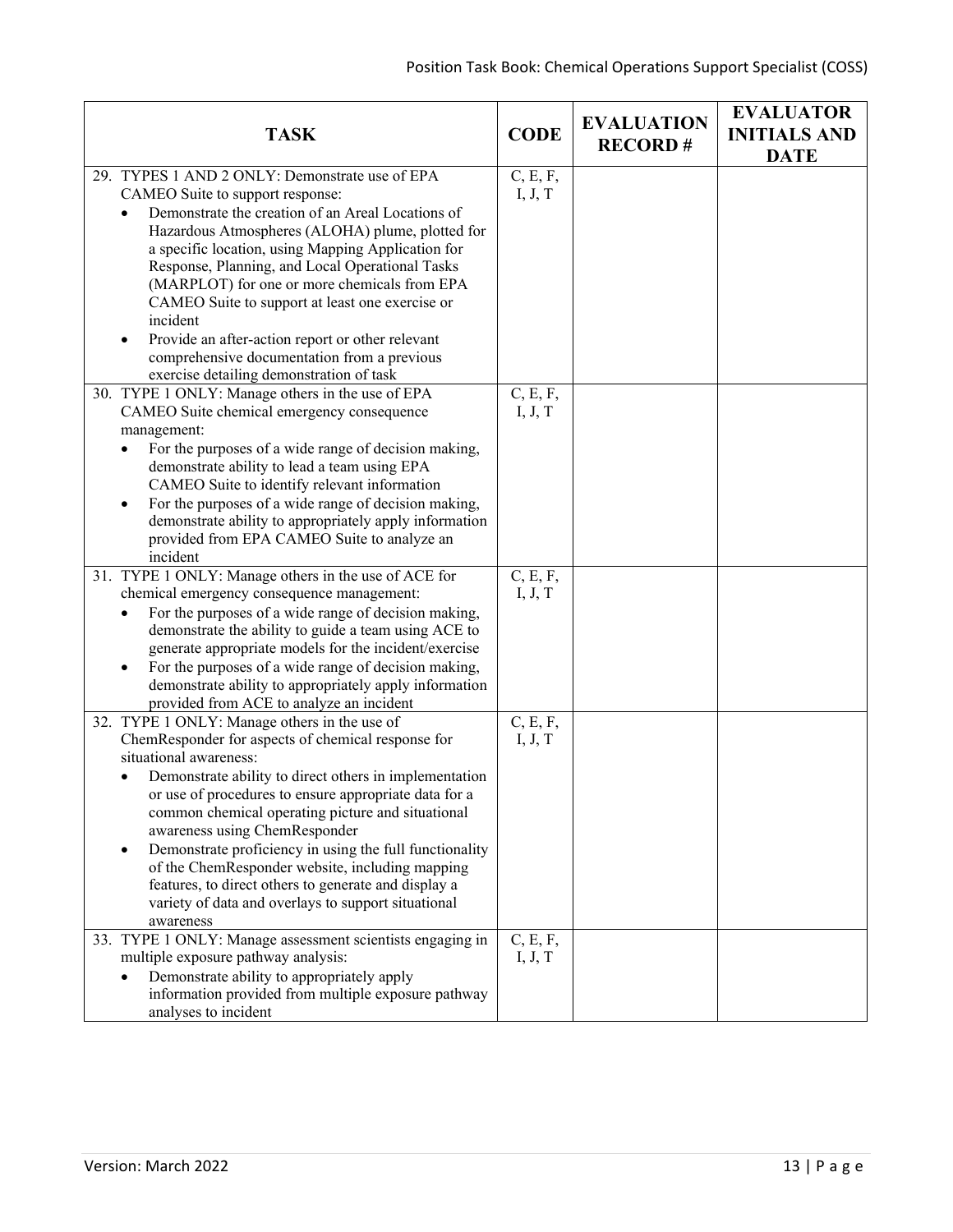| <b>TASK</b>                                                   | <b>CODE</b> | <b>EVALUATION</b><br><b>RECORD#</b> | <b>EVALUATOR</b><br><b>INITIALS AND</b><br><b>DATE</b> |
|---------------------------------------------------------------|-------------|-------------------------------------|--------------------------------------------------------|
| 34. Integrate state, local, tribal, and territorial (SLTT)    | E, F, I, T  |                                     |                                                        |
| capabilities with federal assets to meet objectives:          |             |                                     |                                                        |
| Provide evidence that you have coordinated with               |             |                                     |                                                        |
| federal and SLTT response partners in at least one            |             |                                     |                                                        |
| exercise/incident to maintain a common chemical               |             |                                     |                                                        |
| operating picture and situational awareness                   |             |                                     |                                                        |
| 35. Match multiple capabilities of federal and SLTT assets to | C, E, F,    |                                     |                                                        |
| objectives:                                                   | I, J, T     |                                     |                                                        |
| Explain to an audience the main non-chemical assets           |             |                                     |                                                        |
| available from the Federal government to support              |             |                                     |                                                        |
| incident response                                             |             |                                     |                                                        |

# **3b. TYPES 1 and 2 ONLY: Make appropriate decisions based on analysis of gathered information**

## **3c. Gather, analyze, and validate information and make recommendations for setting priorities**

| <b>TASK</b>                                                    | <b>CODE</b> | <b>EVALUATION</b><br><b>RECORD#</b> | <b>EVALUATOR</b><br><b>INITIALS AND</b><br><b>DATE</b> |
|----------------------------------------------------------------|-------------|-------------------------------------|--------------------------------------------------------|
| 36. For a large or unique threat or incident, scale and adjust | C, E, F,    |                                     |                                                        |
| guidelines for personal protective equipment (PPE),            | I, J, T     |                                     |                                                        |
| exposure, population monitoring, and zone definitions and      |             |                                     |                                                        |
| controls to balance resources with responder risk and          |             |                                     |                                                        |
| response benefit:                                              |             |                                     |                                                        |
| Demonstrate ability to identify unique considerations          |             |                                     |                                                        |
| important for large-scale/severe chemical incidents            |             |                                     |                                                        |
| Demonstrate ability to provide information and<br>$\bullet$    |             |                                     |                                                        |
| references to guide establishment or adjustment of             |             |                                     |                                                        |
| exposure recommendations or PPE requirements                   |             |                                     |                                                        |
| Demonstrate ability to use COSS Toolkit to provide             |             |                                     |                                                        |
| recommendations for adjustments to                             |             |                                     |                                                        |
| guidance/thresholds when resources are scarce                  |             |                                     |                                                        |
| 37. Demonstrate ability to help the incident commander adjust  | C, E, F,    |                                     |                                                        |
| responder exposure guidelines for rescue operations            | I, J, T     |                                     |                                                        |
| involving large exposures and vulnerable populations:          |             |                                     |                                                        |
| Clearly and concisely communicate implications of              |             |                                     |                                                        |
| setting worker exposure for lifesaving missions too            |             |                                     |                                                        |
| low                                                            |             |                                     |                                                        |
| Identify appropriate alarm set points/exposure alerts          |             |                                     |                                                        |
| 38. TYPES 1 AND 2 ONLY: Describe the reasons why higher        | C, E, F,    |                                     |                                                        |
| exposure thresholds are considered appropriate by              | I, J, T     |                                     |                                                        |
| recommending bodies (such as the Center for Disease            |             |                                     |                                                        |
| Control and Prevention [CDC], the Occupational Safety          |             |                                     |                                                        |
| and Health Administration [OSHA], and the EPA) and             |             |                                     |                                                        |
| when these could be applied                                    |             |                                     |                                                        |
| 39. Demonstrate application of decision-making process for     | C, E, F,    |                                     |                                                        |
| incident response:                                             | I, J, T     |                                     |                                                        |
| Describe positions and agencies typically involved in          |             |                                     |                                                        |
| decision-making for chemical incidents                         |             |                                     |                                                        |
| Explain how non-technical factors (geographical,               |             |                                     |                                                        |
| social, etc.) can inform protective action decisions           |             |                                     |                                                        |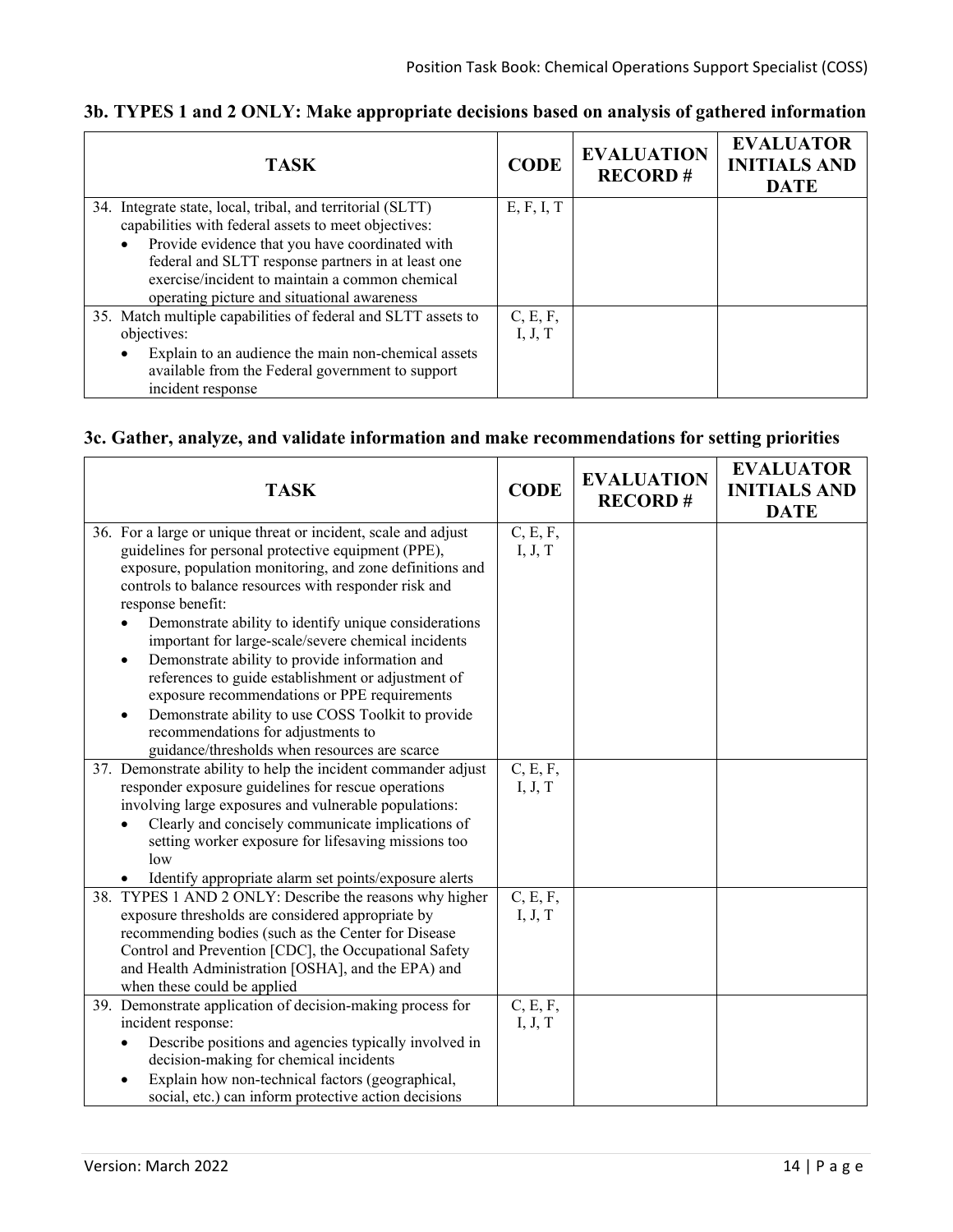| <b>TASK</b>                                                                                                                                                                                                                                                                                                                                                                                                                                                                                                           | <b>CODE</b>         | <b>EVALUATION</b><br><b>RECORD#</b> | <b>EVALUATOR</b><br><b>INITIALS AND</b><br><b>DATE</b> |
|-----------------------------------------------------------------------------------------------------------------------------------------------------------------------------------------------------------------------------------------------------------------------------------------------------------------------------------------------------------------------------------------------------------------------------------------------------------------------------------------------------------------------|---------------------|-------------------------------------|--------------------------------------------------------|
| 40. TYPES 1 and 2 ONLY: Explain to an audience how non-<br>technical factors (geographical, social, etc.) can inform<br>protective action decisions                                                                                                                                                                                                                                                                                                                                                                   | C, E, F,<br>I, J, T |                                     |                                                        |
| 41. TYPE 1 ONLY: Provide science-based guidance with<br>specificity required in complex and potentially dangerous<br>situations to agencies typically involved in decision-<br>making for chemical incidents                                                                                                                                                                                                                                                                                                          | C, E, F,<br>I, J, T |                                     |                                                        |
| 42. TYPES 1 and 2 ONLY: Explain capabilities of the<br>chemical portfolio of the Department of Defense (DOD)<br>Chemical, Biological, Radiological, and Nuclear (CBRN)<br>Response Enterprise:<br>Explain to an audience the DOD assets important to<br>chemical incident response, their mission, capabilities,<br>footprint and expected response times<br>For decision makers, describe the best application of<br>the Chemical Response Enterprise (CRE) assets and<br>when they should be requested or activated | C, E, F,<br>I, J, T |                                     |                                                        |
| 43. TYPES 1 and 2 ONLY: Explain capabilities of the<br>primary federal and SLTT chemical response and recovery<br>assets:<br>Explain to an audience the federal and SLTT assets<br>$\bullet$<br>important to chemical incident response, their<br>mission, capabilities, footprint and expected response<br>times<br>For decision makers, describe the best application of<br>the federal and SLTT assets and when they should be<br>requested or activated                                                           | C, E, F,<br>I, J, T |                                     |                                                        |
| 44. TYPE 1 ONLY: Integrate SLTT capabilities with federal<br>assets to meet objectives:<br>Coordinate with SLTT jurisdictions to assist in<br>requests for federal assets in a minimum of three full-<br>scale exercises or level three or greater real-life<br>incidents<br>Communicate directly with multiple federal assets in<br>$\bullet$<br>three full-scale exercises or level three or greater real-<br>life incidents to request and receive information and<br>products important for incident response     | E, I                |                                     |                                                        |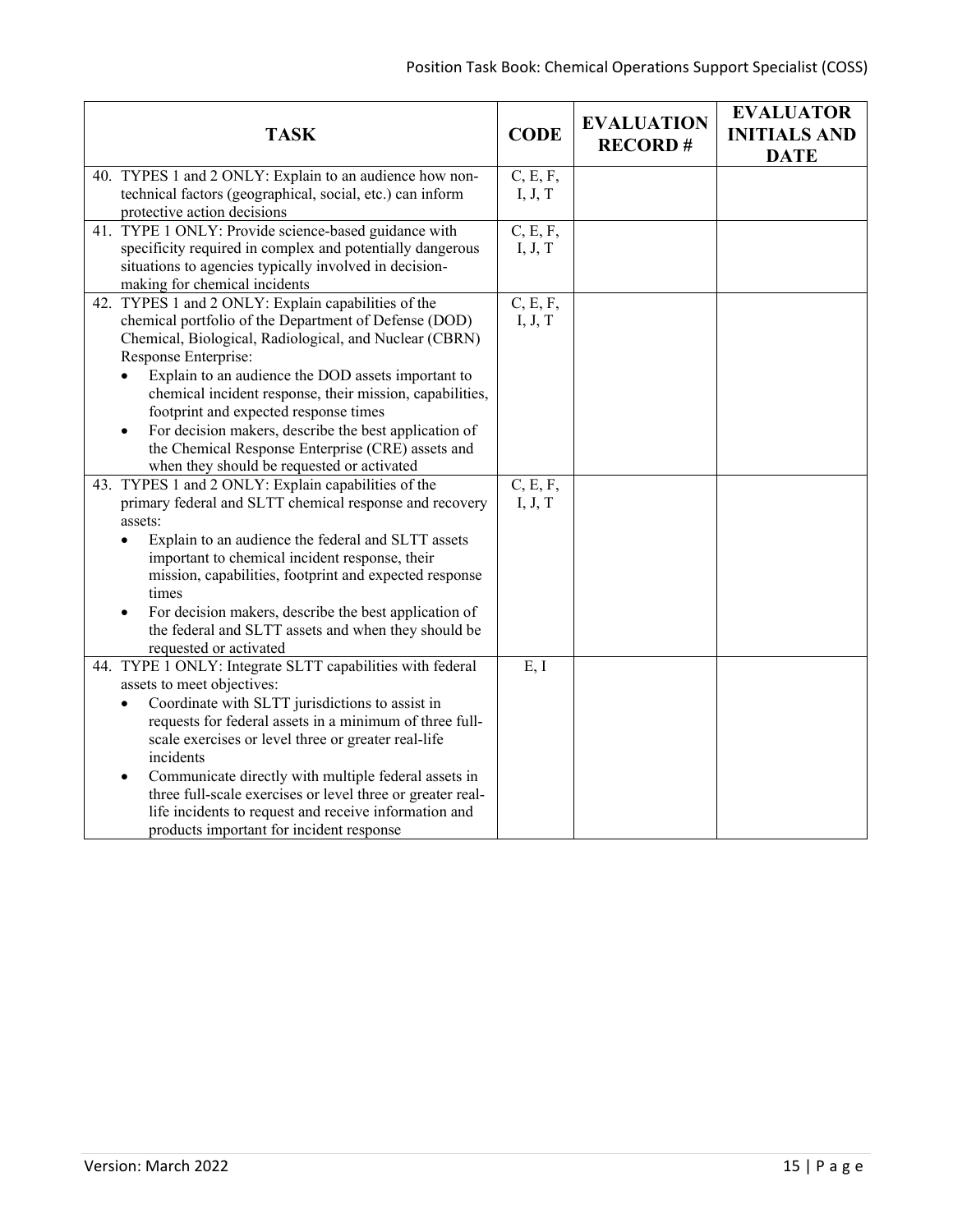| <b>TASK</b>                                                                                                                                                                                                                                            | <b>CODE</b>         | <b>EVALUATION</b><br><b>RECORD#</b> | <b>EVALUATOR</b><br><b>INITIALS AND</b><br><b>DATE</b> |
|--------------------------------------------------------------------------------------------------------------------------------------------------------------------------------------------------------------------------------------------------------|---------------------|-------------------------------------|--------------------------------------------------------|
| 45. Support the collection and upload/entry of actionable,<br>verified data on ChemResponder or other data collection<br>systems:                                                                                                                      | C, E, F,<br>I, J, T |                                     |                                                        |
| Assess data entered into ChemResponder for validity<br>per jurisdictional procedures and designate the<br>assessment of the data point appropriately                                                                                                   |                     |                                     |                                                        |
| Demonstrate knowledge of equipment details required<br>to allow data to be used for further analysis and<br>product development                                                                                                                        |                     |                                     |                                                        |
| Enter data using both the ChemResponder mobile app<br>and the desktop version of the website                                                                                                                                                           |                     |                                     |                                                        |
| 46. Demonstrate the ability to distinguish relevant information<br>from other non-mission essential information:                                                                                                                                       | C, E, F,<br>I, J, T |                                     |                                                        |
| Describe the reasons and methods for sorting through<br>$\bullet$<br>large amounts of chemical data and information to<br>identify those that are relevant to specific questions or<br>priorities                                                      |                     |                                     |                                                        |
| 47. TYPES 1 and 2 ONLY: Demonstrate ability to recognize                                                                                                                                                                                               | C, E, F,            |                                     |                                                        |
| release and modeling resources most appropriate for the<br>scenario:                                                                                                                                                                                   | I, J, T             |                                     |                                                        |
| Describe the differences between several modeling                                                                                                                                                                                                      |                     |                                     |                                                        |
| products, including ALOHA, WISER/ERG and                                                                                                                                                                                                               |                     |                                     |                                                        |
| IMAAC, and explain why one might be better applied<br>in certain situations                                                                                                                                                                            |                     |                                     |                                                        |
| 48. TYPE 1 ONLY: Demonstrate ability to coordinate with                                                                                                                                                                                                | E, I, T             |                                     |                                                        |
| appropriate release and modeling resources to meet<br>objectives:                                                                                                                                                                                      |                     |                                     |                                                        |
| Demonstrate direct coordination with IMAAC or<br>other release/modeling resources during three full-<br>scale exercises or level three or greater real-life<br>incidents                                                                               |                     |                                     |                                                        |
| Demonstrate proficiency in describing the typical<br>$\bullet$<br>methods for and assumption applied in<br>atmospheric/environmental release and transport<br>modeling for three full-scale exercises or level three<br>or greater real-life incidents |                     |                                     |                                                        |

# **3d. Gather, update, and apply situational information**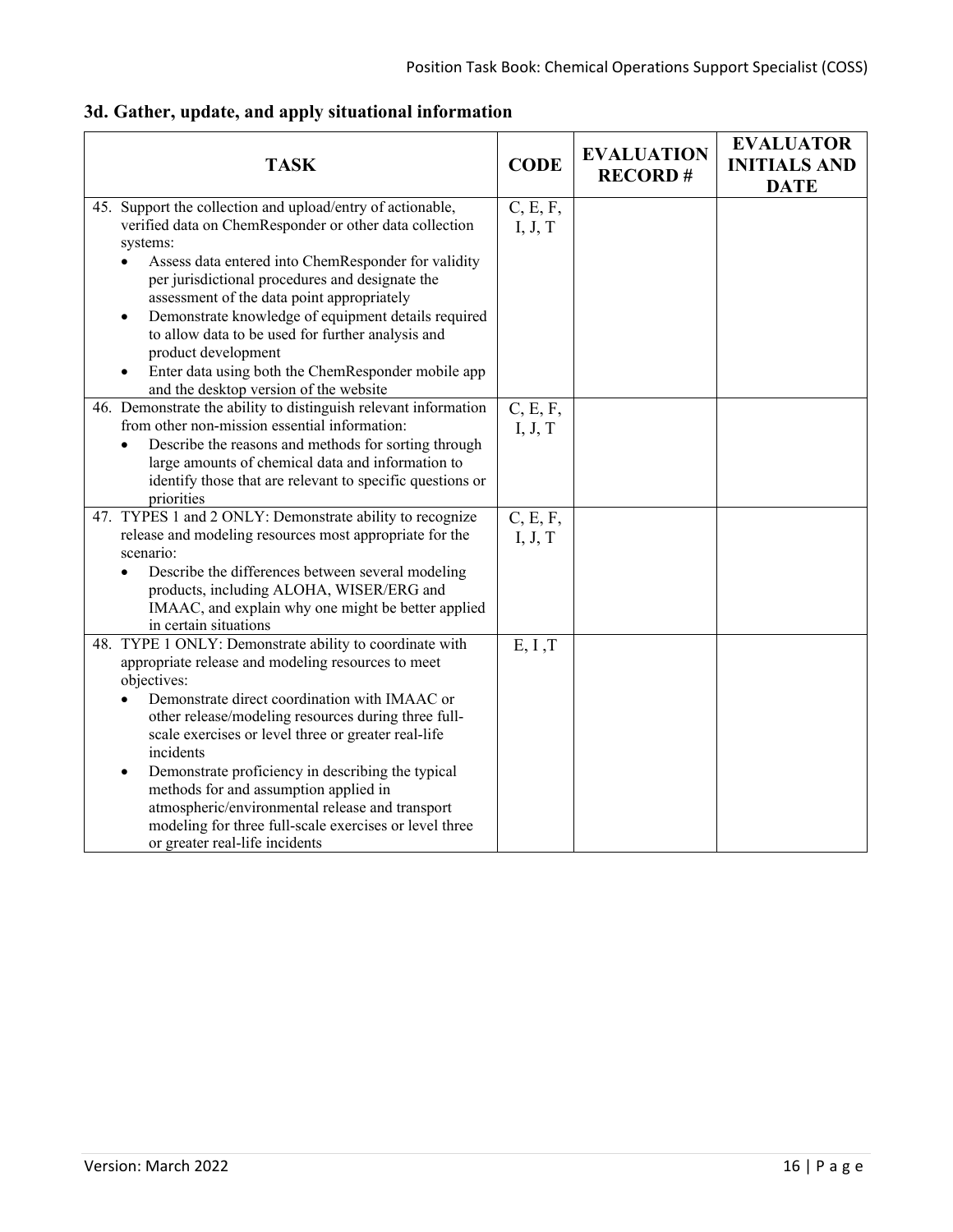# *4. Competency:* **Conduct operations and ensure completion of assigned tasks**

*Description:* Identify, analyze, and apply relevant situational information and evaluate actions to complete assignments safely and meet identified objectives. Complete actions within established timeframe.

| <b>TASK</b>                                                                                                                                                                                                                                                                                                                                                                                                                                                                                                                                      | <b>CODE</b>         | <b>EVALUATION</b><br><b>RECORD#</b> | <b>EVALUATOR</b><br><b>INITIALS AND</b><br><b>DATE</b> |
|--------------------------------------------------------------------------------------------------------------------------------------------------------------------------------------------------------------------------------------------------------------------------------------------------------------------------------------------------------------------------------------------------------------------------------------------------------------------------------------------------------------------------------------------------|---------------------|-------------------------------------|--------------------------------------------------------|
| 49. Demonstrate ability to research and explain capabilities of<br>the major federal and SLTT assets as they relate to<br>transportation-related, fixed facility, and terrorist/WMD<br>chemical incidents:<br>Describe the main resources for chemical incidents<br>available in federal and SLTT jurisdictions<br>Describe the main chemical subject-matter expert<br>٠<br>(SME) assets available from the federal and SLTT<br>government for chemical incidents<br>Identify references where the various assets and<br>resources are described | C, E, F,<br>I, J, T |                                     |                                                        |
| 50. Demonstrate application of guidance and reference<br>documents important for transportation related, fixed<br>facility, and terrorist/WMD chemical incident:<br>Describe the guidance documents related to response<br>to a transportation accident<br>Describe the guidance documents related to response<br>to a fixed facility contamination incident<br>Describe the guidance documents related to response<br>to a terrorist/WMD incident                                                                                               | C, E, F,<br>I, J, T |                                     |                                                        |
| 51. Differentiate the chemical risks of transportation related,<br>fixed facility, and terrorist/WMD chemical incident:<br>Identify objectives of response related to the specific<br>release and pathways to human exposure for<br>transportation related, fixed facility, and<br>terrorist/WMD chemical incident<br>Describe the variations in incident scale between                                                                                                                                                                          | C, E, F,<br>I, J, T |                                     |                                                        |

#### **4a. Demonstrate core position skills**

| to a terrorist/WMD incident                                     |          |  |
|-----------------------------------------------------------------|----------|--|
| 51. Differentiate the chemical risks of transportation related, | C, E, F, |  |
| fixed facility, and terrorist/WMD chemical incident:            | I, J, T  |  |
| Identify objectives of response related to the specific         |          |  |
| release and pathways to human exposure for                      |          |  |
| transportation related, fixed facility, and                     |          |  |
| terrorist/WMD chemical incident                                 |          |  |
| Describe the variations in incident scale between               |          |  |
| transportation related, fixed facility, and                     |          |  |
| terrorist/WMD chemical incident                                 |          |  |
| Identify the most critical chemical effects likely from         |          |  |
| transportation related, fixed facility, and                     |          |  |
| terrorist/WMD chemical incident                                 |          |  |
| 52. Recognize the appropriate IMAAC data products for           | C, E, F, |  |
| transportation related, fixed facility, and terrorist/WMD       | I, J, T  |  |
| chemical incident:                                              |          |  |
| Describe the unique characteristics of each of the data         |          |  |
| products available for transportation related, fixed            |          |  |
| facility, and terrorist/WMD chemical incident                   |          |  |
| Obtain the different data products from for<br>٠                |          |  |
| transportation related, fixed facility, and                     |          |  |
| terrorist/WMD chemical incident                                 |          |  |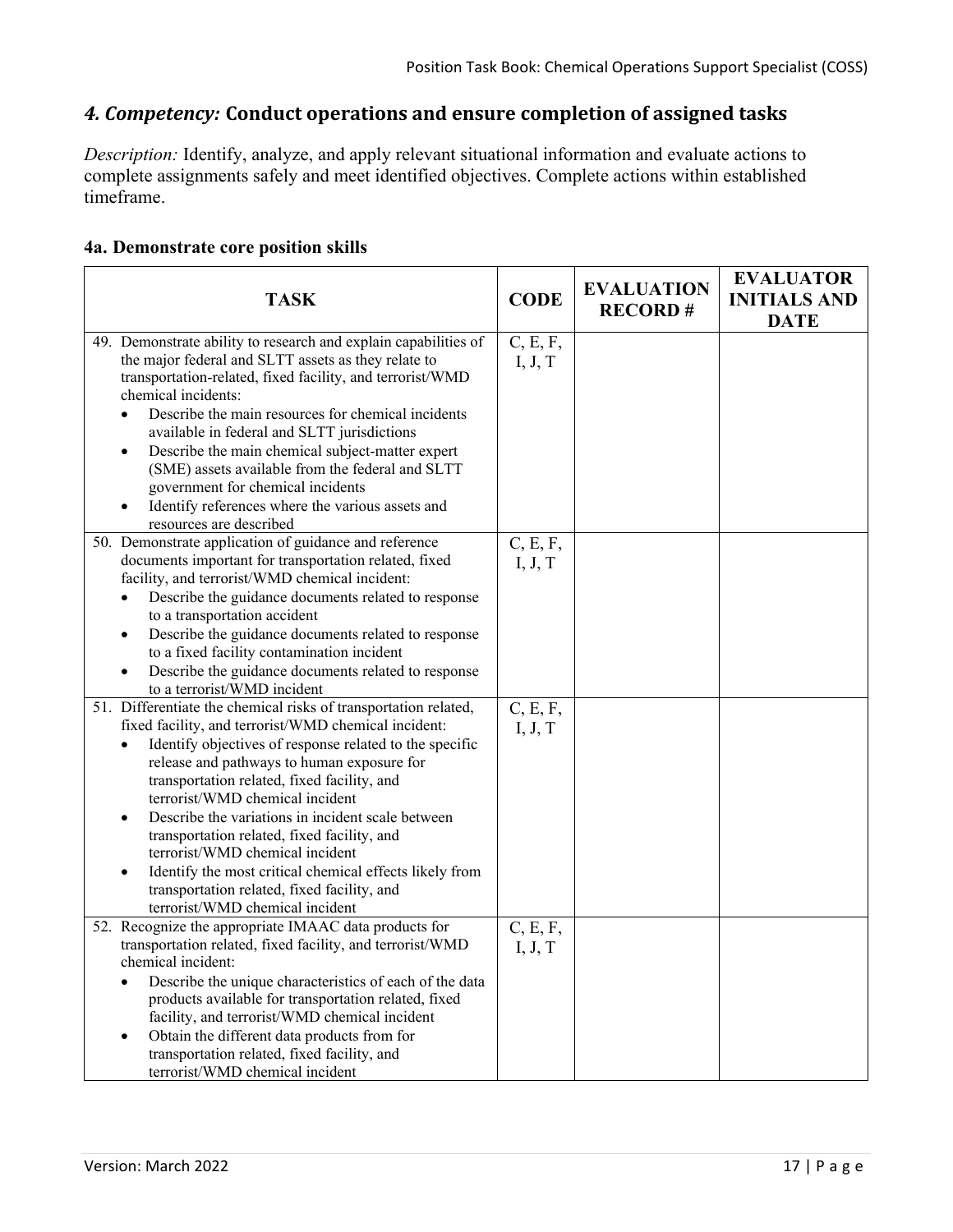| <b>TASK</b>                                                                                                                                                                                                                                                                                                                                                                                                                                                                                                                                                                                                                                                                                                                                                                                                                                                                                                                                                                                                                                                                                                                                                                                      | <b>CODE</b>         | <b>EVALUATION</b><br><b>RECORD#</b> | <b>EVALUATOR</b><br><b>INITIALS AND</b><br><b>DATE</b> |
|--------------------------------------------------------------------------------------------------------------------------------------------------------------------------------------------------------------------------------------------------------------------------------------------------------------------------------------------------------------------------------------------------------------------------------------------------------------------------------------------------------------------------------------------------------------------------------------------------------------------------------------------------------------------------------------------------------------------------------------------------------------------------------------------------------------------------------------------------------------------------------------------------------------------------------------------------------------------------------------------------------------------------------------------------------------------------------------------------------------------------------------------------------------------------------------------------|---------------------|-------------------------------------|--------------------------------------------------------|
| 53. Recognize the varying levels of chemical control in the<br>COSS toolkit useful in response to transportation related,<br>fixed facility, and terrorist/WMD chemical incident:<br>Describe other chemical and nuclear emergency<br>response resources in the COSS toolkit useful in<br>response to transportation related, fixed facility, and<br>terrorist/WMD chemical incident<br>Describe the considerations and criteria related<br>Shelter and Evacuation in the COSS toolkit useful in<br>response to transportation related, fixed facility, and<br>terrorist/WMD chemical incident<br>Describe the considerations and criteria related to<br>Population Monitoring in the COSS toolkit useful in<br>response to transportation related, fixed facility, and<br>terrorist/WMD chemical incident<br>Describe the controls related to Perimeters and Zones<br>$\bullet$<br>in the COSS toolkit useful in response to<br>transportation related, fixed facility, and<br>terrorist/WMD chemical incident<br>Describe the controls related to Worker Safety in the<br>COSS toolkit useful in response to transportation<br>related, fixed facility, and terrorist/WMD chemical<br>incident | C, E, F,<br>I, J, T |                                     |                                                        |
| 54. Describe the appropriate chemical instrumentation and<br>environmental measurement data collection technique for<br>transportation related chemical incident:<br>Identify modifications of routine environmental<br>sampling and analysis procedures that may be<br>necessary following transportation related chemical<br>incident<br>Identify quality assurance controls for sampling and<br>٠<br>laboratory analysis for samples obtained after<br>transportation related chemical incident<br>Identify the analytical instrumentation for<br>environmental samples obtained following<br>transportation related chemical incident<br>Identify the media samples appropriate to assessing<br>exposure pathways for transportation related chemical<br>incident                                                                                                                                                                                                                                                                                                                                                                                                                            | C, E, F,<br>I, J, T |                                     |                                                        |
| 55. Identify the exposure calculations appropriate to<br>transportation related, fixed facility, and terrorist/WMD<br>chemical incident:<br>Describe quality assurance methods to best correlate<br>exposure measurements to the success of incident<br>objectives<br>Describe response objectives-oriented<br>recommendations relative to the exposure calculations<br>needed for transportation related, fixed facility, and<br>terrorist/WMD chemical incident<br>Describe the exposure calculations from all pathways<br>and their consequences for transportation related,<br>fixed facility, and terrorist/WMD chemical incident                                                                                                                                                                                                                                                                                                                                                                                                                                                                                                                                                           | C, E, F,<br>I, J, T |                                     |                                                        |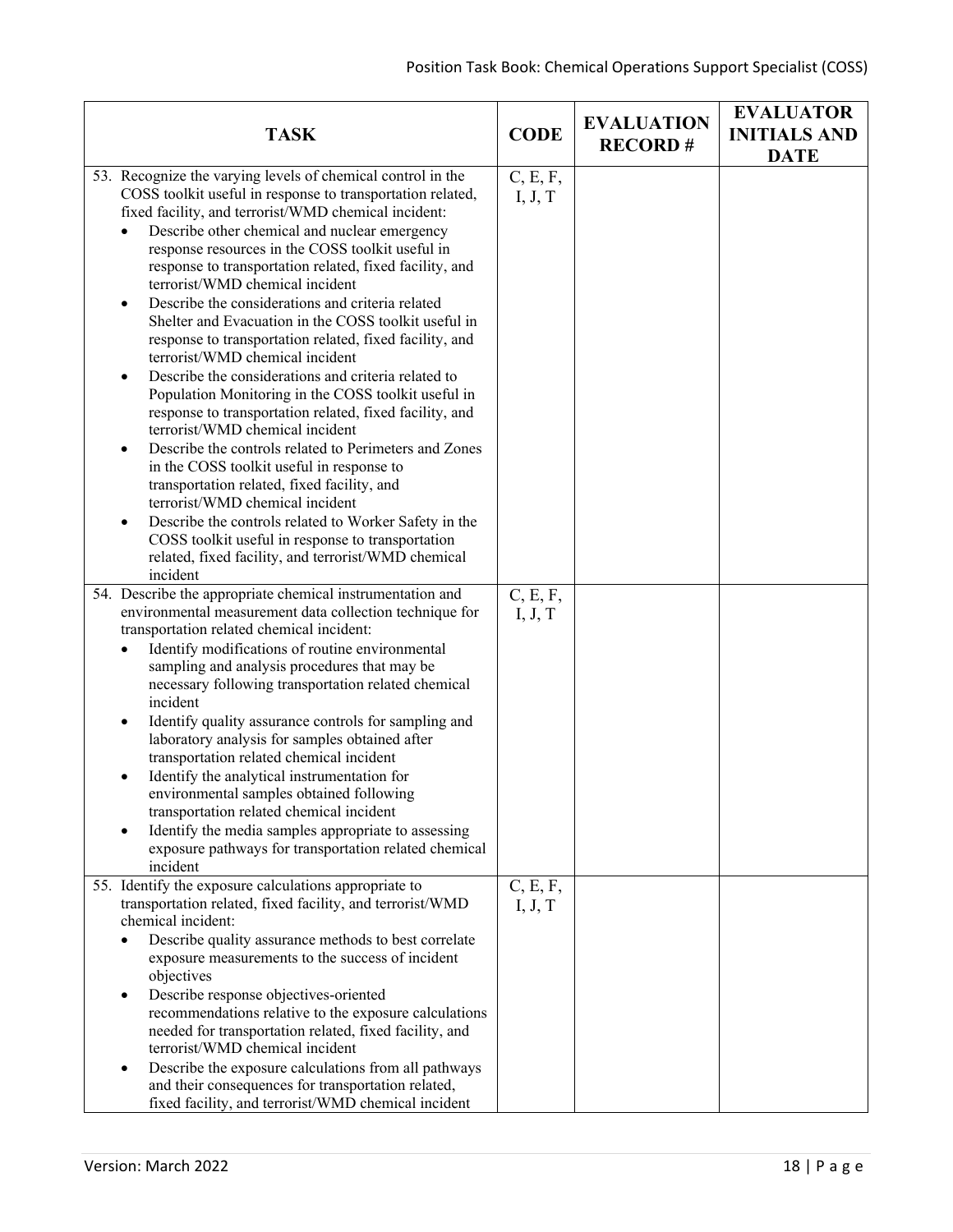| <b>TASK</b>                                                                                                                                                                                                                                                                                                                                                                                                                                                                                                                                                                                                                                                                                                                                                                                                                                             | <b>CODE</b>                                | <b>EVALUATION</b><br><b>RECORD#</b> | <b>EVALUATOR</b><br><b>INITIALS AND</b><br><b>DATE</b> |
|---------------------------------------------------------------------------------------------------------------------------------------------------------------------------------------------------------------------------------------------------------------------------------------------------------------------------------------------------------------------------------------------------------------------------------------------------------------------------------------------------------------------------------------------------------------------------------------------------------------------------------------------------------------------------------------------------------------------------------------------------------------------------------------------------------------------------------------------------------|--------------------------------------------|-------------------------------------|--------------------------------------------------------|
| 56. Describe how the environmental monitoring requirements<br>for a transportation related, fixed facility, and<br>terrorist/WMD chemical incident for chronic exposures in<br>the environment are similar in their characteristics and<br>methodologies:<br>Identify the environmental consequences of<br>transportation related chemical incident<br>Identify the environmental consequences of fixed<br>facility contamination incident<br>Identify the environmental consequences of<br>terrorist/WMD related chemical incident<br>57. TYPES 1 AND 2 ONLY: Describe environmental<br>assessments for human health protection common to                                                                                                                                                                                                              | C, E, F,<br>I, J, T<br>C, E, F,            |                                     |                                                        |
| transportation related, fixed facility, and terrorist/WMD<br>chemical incident incidents                                                                                                                                                                                                                                                                                                                                                                                                                                                                                                                                                                                                                                                                                                                                                                | I, J, T                                    |                                     |                                                        |
| 58. Describe the appropriate chemical instrumentation and<br>environmental measurement data collection technique for<br>fixed facility contamination incident:<br>Identify modifications of routine environmental<br>sampling and analysis procedures that may be<br>necessary following a fixed facility contamination<br>incident<br>Identify quality assurance controls for sampling and<br>laboratory analysis for samples obtained after a fixed<br>facility contamination incident<br>Identify the analytical instrumentation for<br>environmental samples obtained following a fixed<br>facility contamination incident<br>Identify the media samples appropriate to assessing<br>exposure pathways for a fixed facility contamination<br>incident                                                                                               | C, E, F,<br>I, J, T                        |                                     |                                                        |
| 59. Describe the appropriate chemical instrumentation and<br>environmental measurement data collection technique for<br>a terrorist/WMD incident:<br>Identify modifications of routine environmental<br>sampling and analysis procedures that may be<br>necessary following a terrorist/WMD incident<br>Identify quality assurance controls for sampling and<br>laboratory analysis for samples obtained after<br>terrorist/WMD incident<br>Identify the analytical instrumentation for<br>environmental samples obtained following a<br>terrorist/WMD incident<br>Identify the media samples appropriate to assessing<br>exposure pathways for a terrorist/WMD incident<br>60. TYPES 1 and 2 ONLY: Demonstrate the ability to lead a<br>strike team of COSS engaged in transportation related,<br>fixed facility OR terrorist/WMD chemical incident or | C, E, F,<br>I, J, T<br>C, E, F,<br>I, J, T |                                     |                                                        |
| exercise:<br>Provide an after-action report or other relevant<br>comprehensive documentation from a previous<br>exercise detailing demonstration of task                                                                                                                                                                                                                                                                                                                                                                                                                                                                                                                                                                                                                                                                                                |                                            |                                     |                                                        |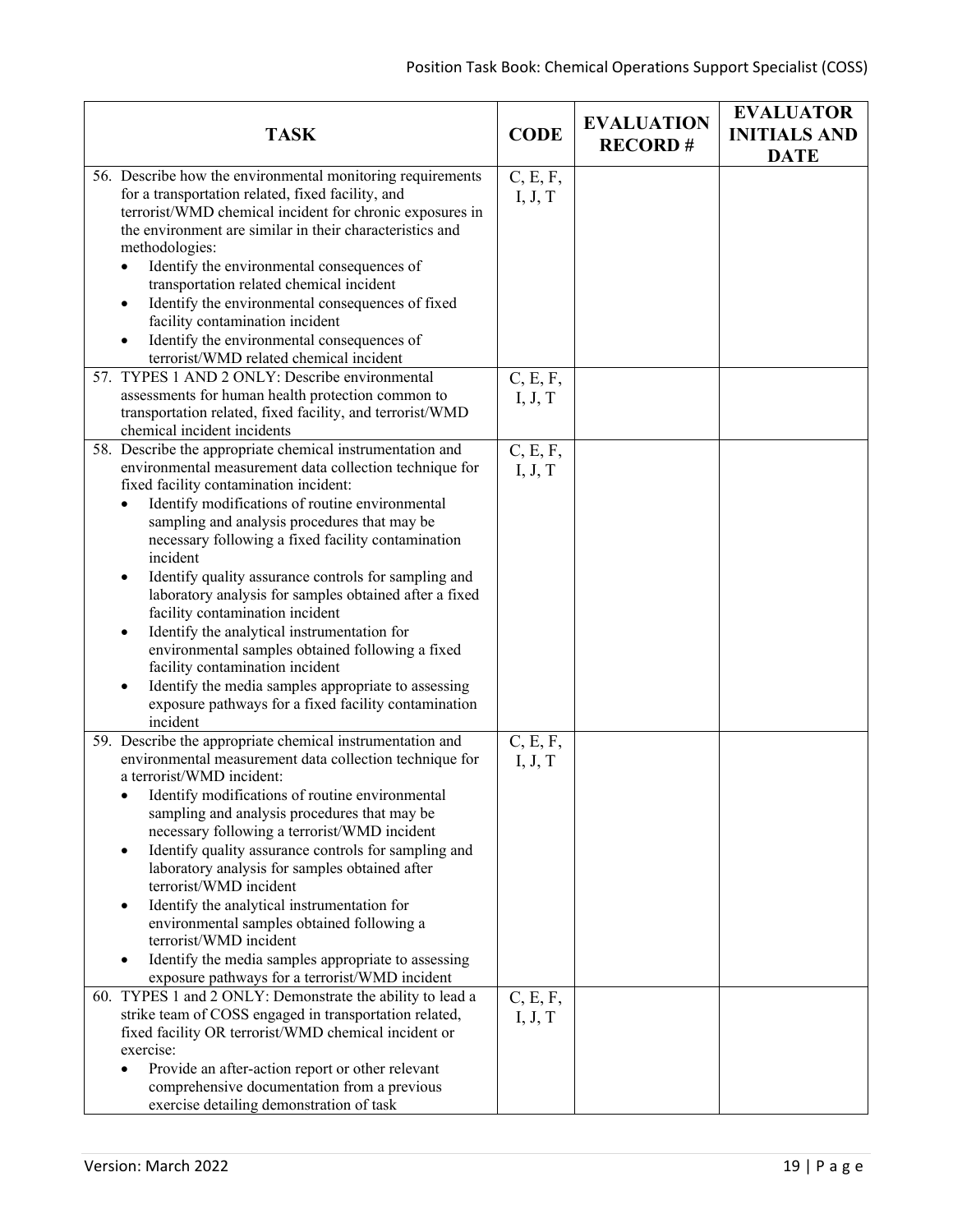| <b>TASK</b>                                                                                                 | <b>CODE</b> | <b>EVALUATION</b><br><b>RECORD#</b> | <b>EVALUATOR</b><br><b>INITIALS AND</b><br><b>DATE</b> |
|-------------------------------------------------------------------------------------------------------------|-------------|-------------------------------------|--------------------------------------------------------|
| 61. TYPES 1 and 2 ONLY: Recognize the critical role of                                                      | C, E, F,    |                                     |                                                        |
| exposure related recordkeeping in response to                                                               | I, J, T     |                                     |                                                        |
| transportation related, fixed facility, and terrorist/WMD                                                   |             |                                     |                                                        |
| chemical incidents:                                                                                         |             |                                     |                                                        |
| Describe methods to ensure and preserve the quality                                                         |             |                                     |                                                        |
| and integrity of exposure related records                                                                   |             |                                     |                                                        |
| Describe the types of exposure related records to be                                                        |             |                                     |                                                        |
| obtained and maintained in response to transportation                                                       |             |                                     |                                                        |
| related, fixed facility, and terrorist/WMD chemical                                                         |             |                                     |                                                        |
| incident                                                                                                    |             |                                     |                                                        |
| Identify uses of exposure related records to individual,                                                    |             |                                     |                                                        |
| group, and incident management purposes                                                                     |             |                                     |                                                        |
| 62. TYPES 1 and 2 ONLY: Recognize the potential health                                                      | C, E, F,    |                                     |                                                        |
| impacts related to a transportation related chemical                                                        | I, J, T     |                                     |                                                        |
| incident:                                                                                                   |             |                                     |                                                        |
| Describe the physical, environmental, societal, and<br>$\bullet$                                            |             |                                     |                                                        |
| human effects of a transportation related chemical                                                          |             |                                     |                                                        |
| incident                                                                                                    |             |                                     |                                                        |
| Describe the roles COSS can play in minimizing or<br>$\bullet$                                              |             |                                     |                                                        |
| mitigating the physical, environmental, societal, and<br>human effects of a transportation related chemical |             |                                     |                                                        |
| incident                                                                                                    |             |                                     |                                                        |
| Explain to an audience the complexities of                                                                  |             |                                     |                                                        |
| minimizing or mitigating the physical, environmental,                                                       |             |                                     |                                                        |
| societal, and human effects of a transportation related                                                     |             |                                     |                                                        |
| chemical incident where resources are scarce and                                                            |             |                                     |                                                        |
| conditions are austere                                                                                      |             |                                     |                                                        |
| Explain to an audience the specific sources of                                                              |             |                                     |                                                        |
| chemical exposure in the early and later phases of a                                                        |             |                                     |                                                        |
| transportation related chemical incident                                                                    |             |                                     |                                                        |
| 63. TYPES 1 and 2 ONLY: Recognize the potential health                                                      | C, E, F,    |                                     |                                                        |
| impacts related to a fixed facility contamination incident:                                                 | I, J, T     |                                     |                                                        |
| Describe the physical, environmental, societal, and                                                         |             |                                     |                                                        |
| human effects of a fixed facility contamination                                                             |             |                                     |                                                        |
| incident                                                                                                    |             |                                     |                                                        |
| Describe the roles COSS can play in minimizing or                                                           |             |                                     |                                                        |
| mitigating the physical, environmental, societal, and                                                       |             |                                     |                                                        |
| human effects of a fixed facility contamination                                                             |             |                                     |                                                        |
| incident                                                                                                    |             |                                     |                                                        |
| Explain to an audience the specific sources of<br>chemical exposure in the early and later phases of a      |             |                                     |                                                        |
| fixed facility contamination incident                                                                       |             |                                     |                                                        |
| 64. TYPES 1 and 2 ONLY: Recognize the potential health                                                      | C, E, F,    |                                     |                                                        |
| impacts related to a terrorist/WMD incident:                                                                | I, J, T     |                                     |                                                        |
| Describe the physical, environmental, societal, and                                                         |             |                                     |                                                        |
| human effects of a terrorist/WMD incident                                                                   |             |                                     |                                                        |
| Describe the roles COSS can play in minimizing or                                                           |             |                                     |                                                        |
| mitigating the physical, environmental, societal, and                                                       |             |                                     |                                                        |
| human effects of a terrorist/WMD incident                                                                   |             |                                     |                                                        |
| Explain to an audience the specific sources of                                                              |             |                                     |                                                        |
| chemical exposure in the early and later phases of aa                                                       |             |                                     |                                                        |
| terrorist/WMD incident                                                                                      |             |                                     |                                                        |